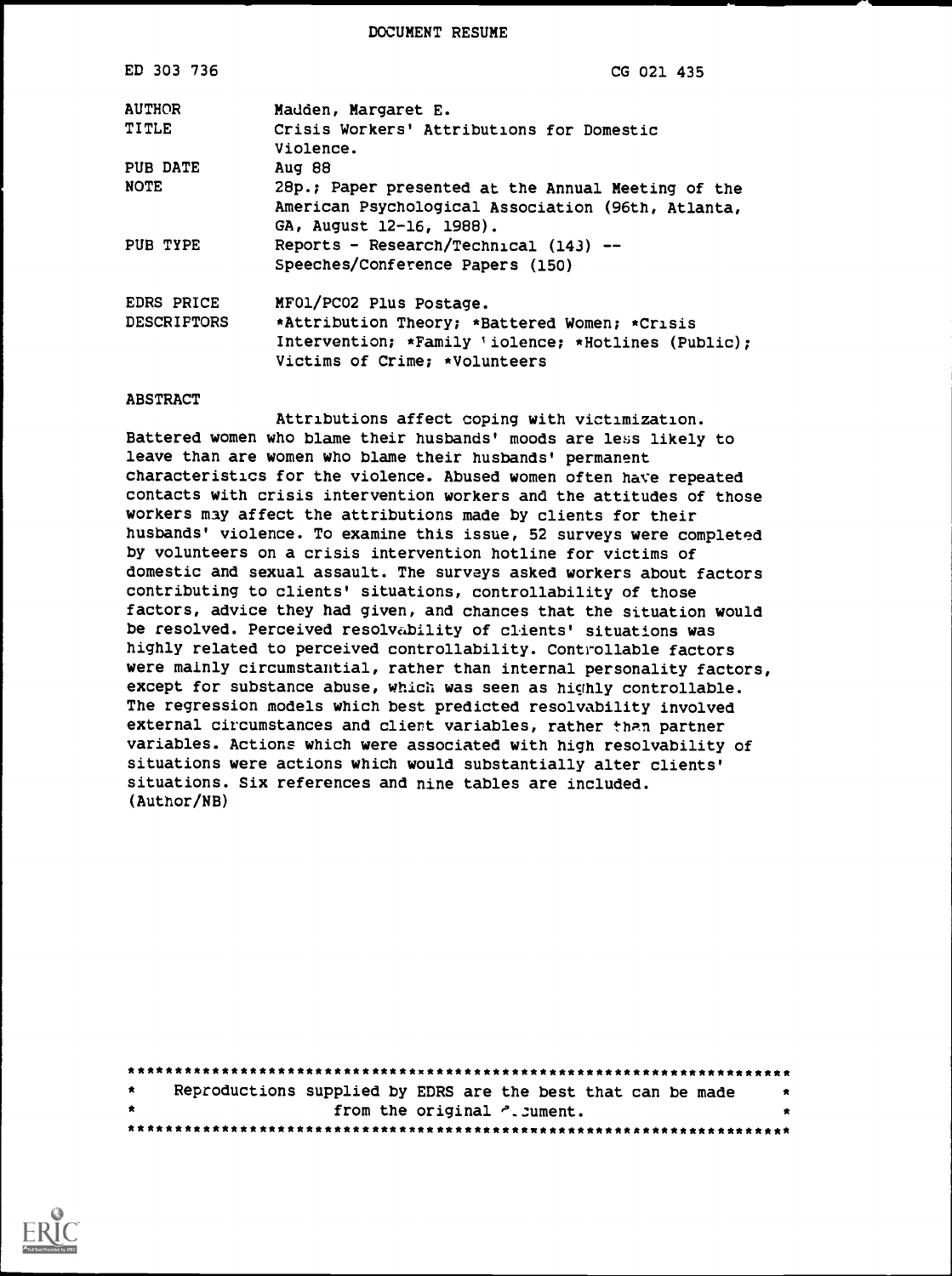| Crisis Workers' Attributions for Domestic Violence |  |
|----------------------------------------------------|--|
| Margaret E. Madden                                 |  |
| Franklin Pierce College                            |  |

Paper presented at the annual convention of the American Psychological Association, Atlanta, August, 1988.

Mailing Address: Department of Psychology, Franklin Pierce College, Rindge, NH 03461.

> U.S. DEPARTMENT OF EDUCATION<br><sup>Citt</sup>ice of Educational Research and Improvement EDUCATIONAL RESOURCES INFORMATION

This document has been reproduced as<br>received from the person or organiza on<br>Originating it

Minor , hanges have bee i made to imprnye.<br>reproduction quality - - -<del>---</del> -

Points of vie 4 or 00, Jons stated in this donu<br>ment, do, not, ner, sssarily, rey, lesc nt, oific al<br>OE RI posit on ur poliny

"PERMISSION TO REPRODUCE THIS MATERIAL. HAS BL EN GRANTED BY arûnvet E. Mudden

TO 1 HE EDUCATIONAL RESOURCES INFORMATION CENTER (ERIC)"



 $\bullet$ 

ED303736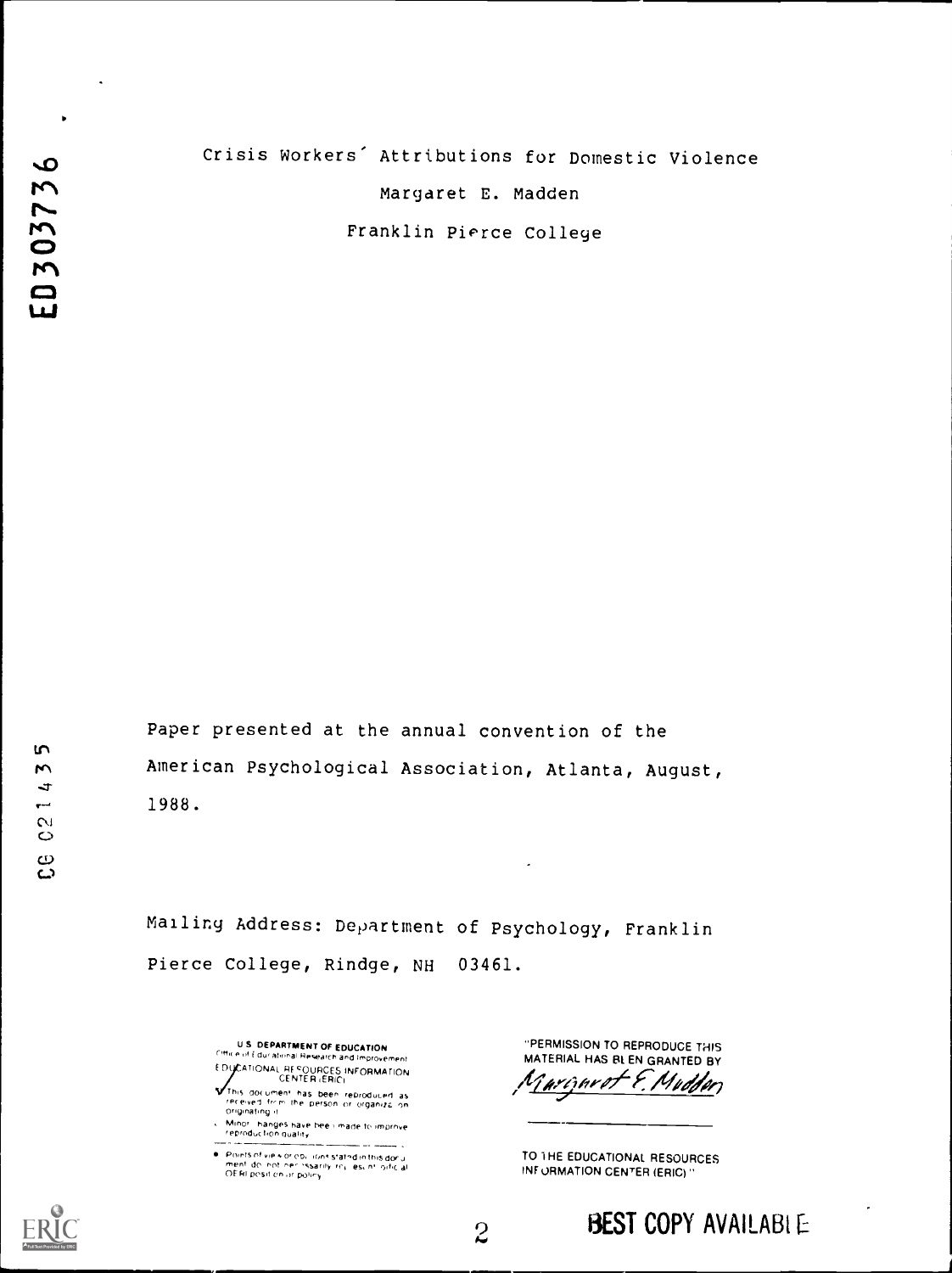### Abstract

Fifty-two surveys were completed by volunteers on a crisis intervention line for victims of domestic and sexual assault. The surveys asked about factors contributing to clients' situations, controllability of those factors, advice they had given, and chances that the situation would be resolved. Perceived resolvability of clients' situations was highly related to perceived controllability. Controllable factors were mainly circumstantial, rather than internal personality factors, except for substance abuse, which was seen as highly controllable. The regression models which best predicted resolvability involved external circumstances and client variables, rather than partner variables. Actions which were associated with high resolvability of situations were actions which would substantially alter clients' situations.



ပါ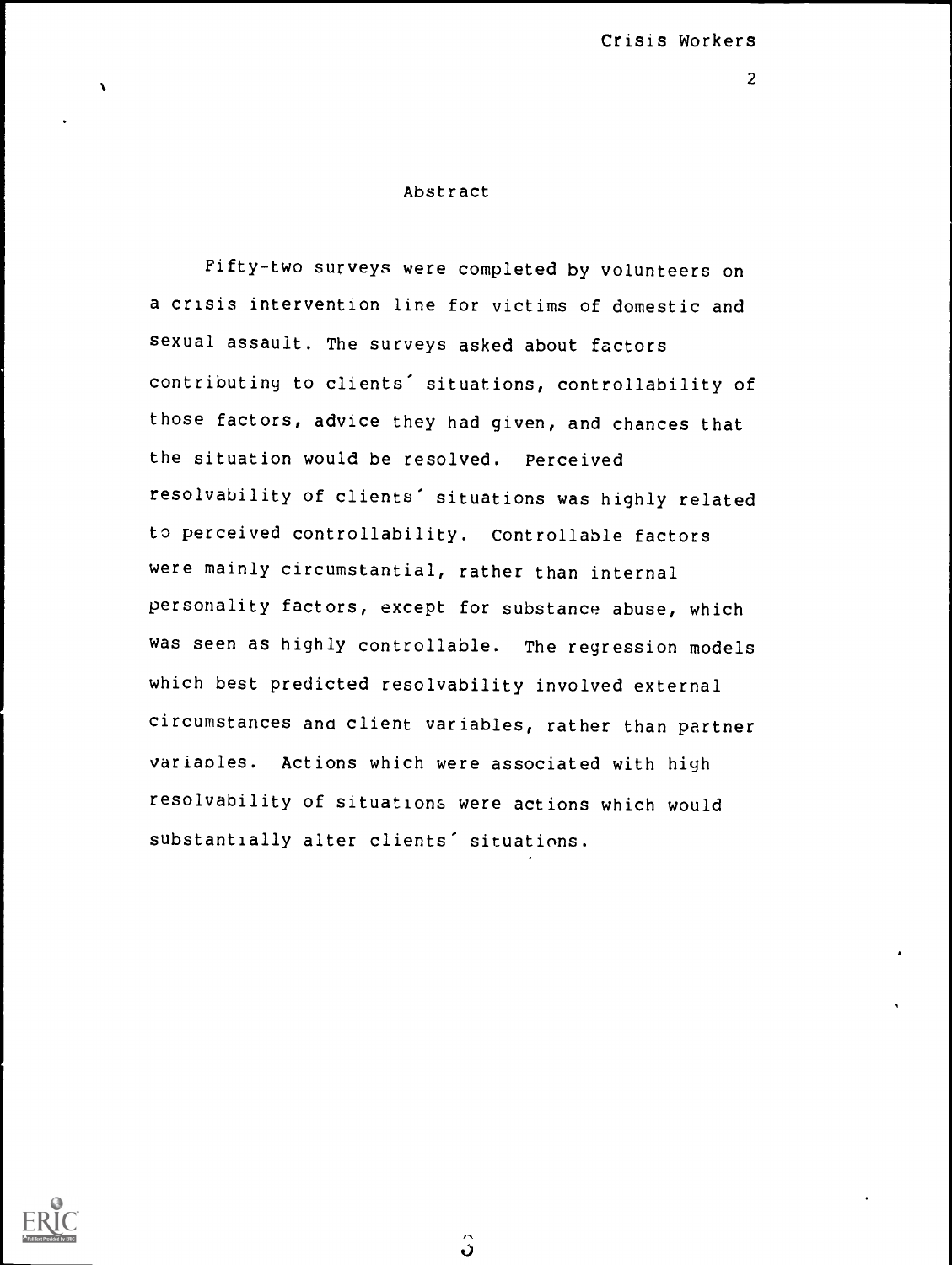$\overline{3}$ 

Crisis Workers' Attributions for Domestic Violence

Attributions affect coping with victimization. Blaming one's behavior for a rape may be adaptive because it suggests future control; blaming one's character is not useful, because character is considered permanent (Janoff-Bulman, 1979). Battered women who blame their husbands' moods are less likely to leave than those who blame husbands' permanent characteristics (Frieze. 1979).

Literature dealing with attributions for various events suggests variables of potential interest. The extensive literature concerning control indicates that perceptions of control affect how well one copes with and the kinds of efforts one makes in a variety of situations (e.g., Fiske & Taylor, 1984). The phenomenon of learned helplessness implies that whether one thinks one can control a situation influences whether one attempts to resolve it (Seligman, 1975), a notion which appears to apply to battered wives (Frieze, 1979).

The distinction between responsibility for past situations and ability to alter future events is important for understanding domestic violence. Clearly

 $\mathbf{r}$ 

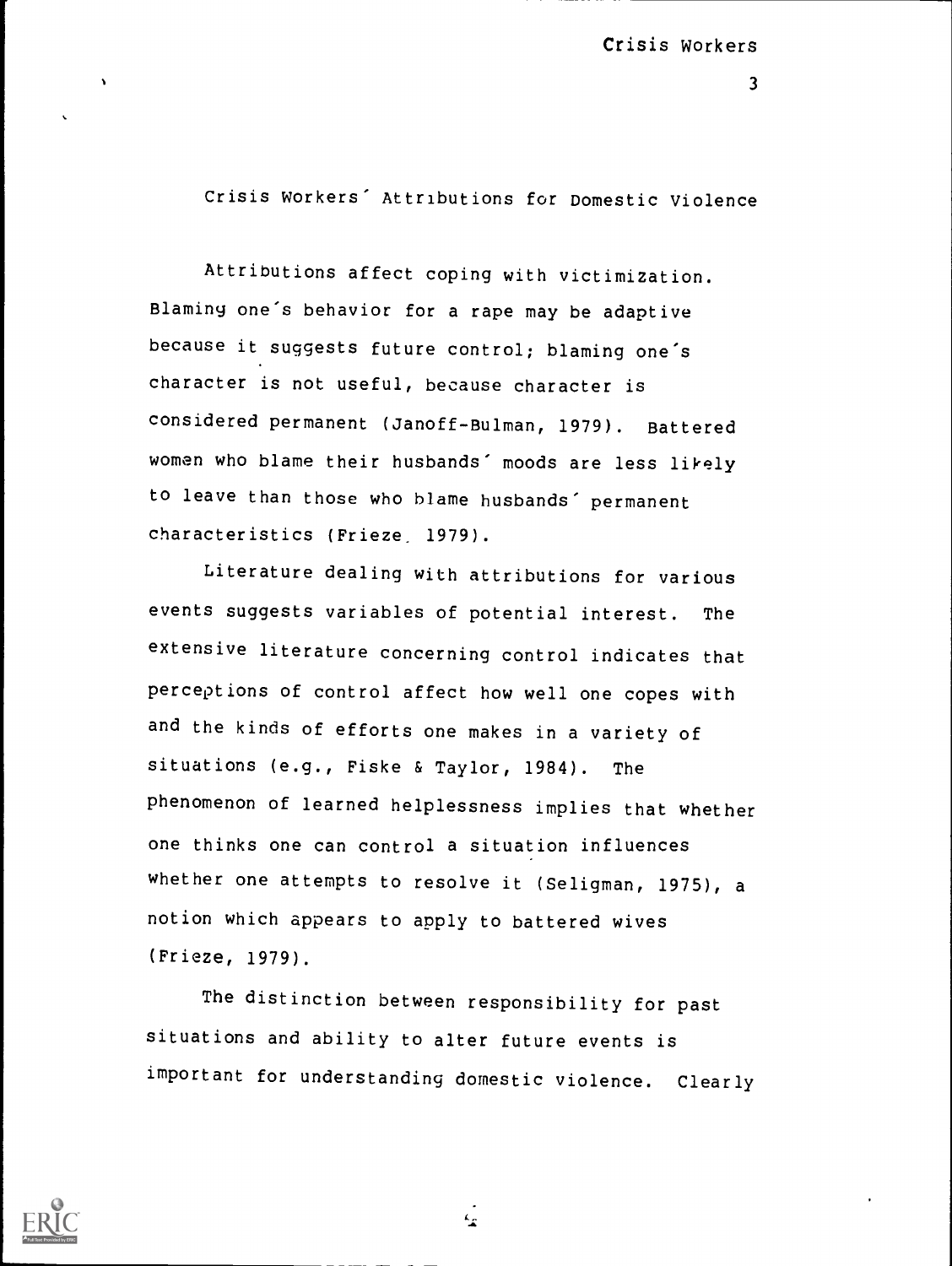4

the primary responsibility for violence lies with the violent person, yet if the victim relies on the perpetrator to change to end the violence, she may wait forever. Thus, a victim must take some responsibility for altering her situation if it is to change. Madden and Janoff-Bulman (1981) found that women did make the distinction between responsibility for past problems and ability to alter future occurences of nonviolent marital conflict, and that perceived control over recurrences of a conflict were positively related to perceived resolvability of the conflict.

Helpers have biases about responsibility for events. Brickman et al. (1982) describe four models of helping based on helpers' attributions for problems and attributions for solutions. The effectiveness of each model depends on whether the recipient shares the helper's philosophy. Abused women often have repeated contacts with crisis intervention services. The attitudes of crisis workers may affect attributions made by clients, but we do not know how attributions made by crisis helpers affect their advice or expectations that a client will resolve her situation.



 $\ddot{5}$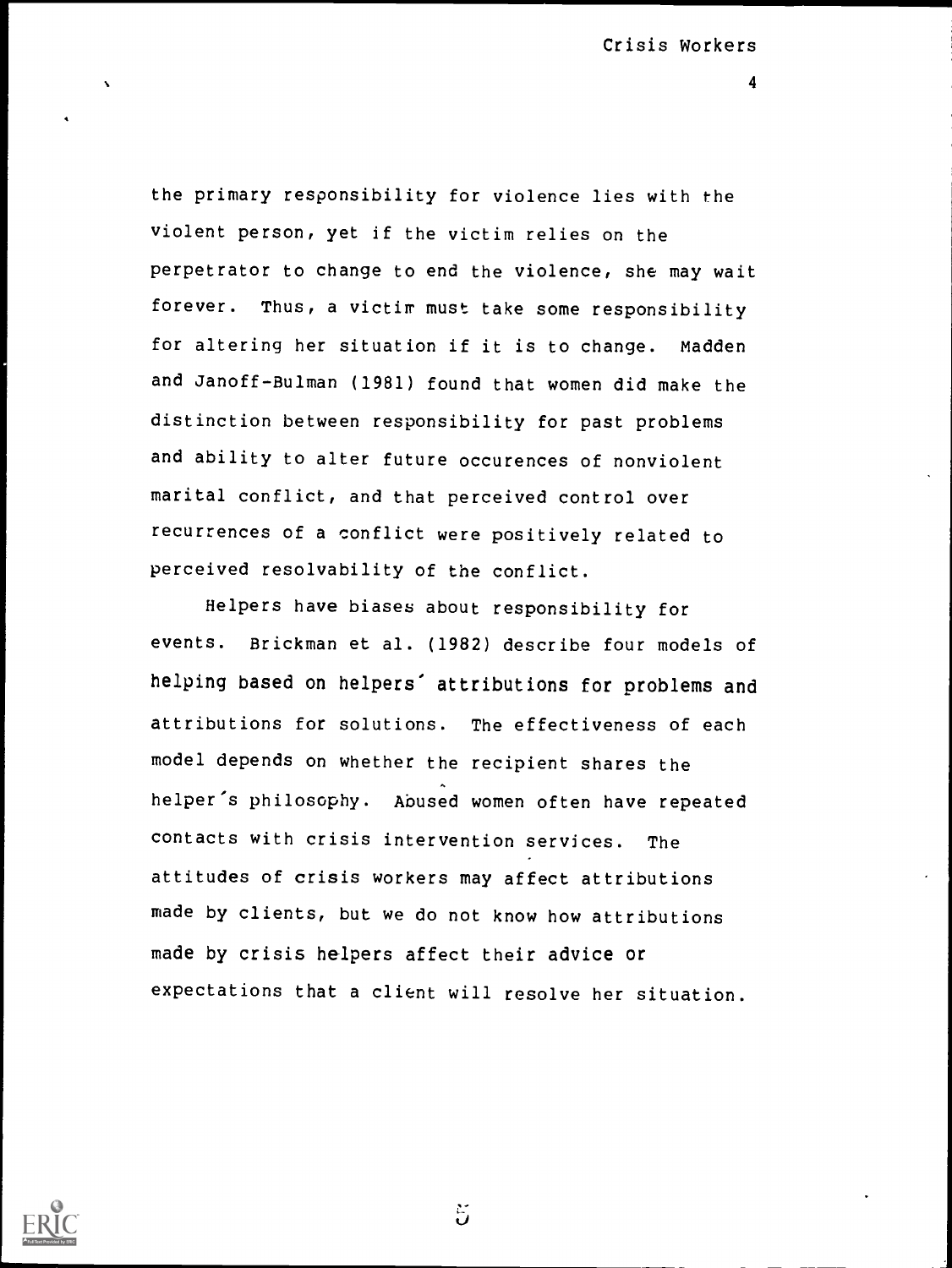#### Meth^d

5

Respondents were all volunteers at a 24-hour crisis service for victims of domestic violence and sexual assault. The agency has existed for ten years, and provides advice about  $\tau$ -tions and resources, assistance with completing legal papers, emergency housing with private families, and domestic violence and sexual assault support groups. During the first half of 1988, the agency received 341 calls, 234 of which were from battered women. Of the battered women, 69 percent were being abused by a spouse, 15 percent by a cohabitor, 12 percent by an exspouse, 10 percent by an excohabitor, and 10 percent by some other person. Two percent of clients were under 18 year old, 21 percent were between 18 and 24, 50 percent were between 25 and 35, 7 percent were between 46 and 55, and 10 percent were over 55 years old.

It has three full- and one part-time employees, who mainly provide services during business hours and coordinate the volunteers, and 22 volunteers who mainly staff the crisis line outside of business hours. Volunteers initially receive 40 hours of training and then monthly in-service sessions. The training covers literature concerning various situations about which



U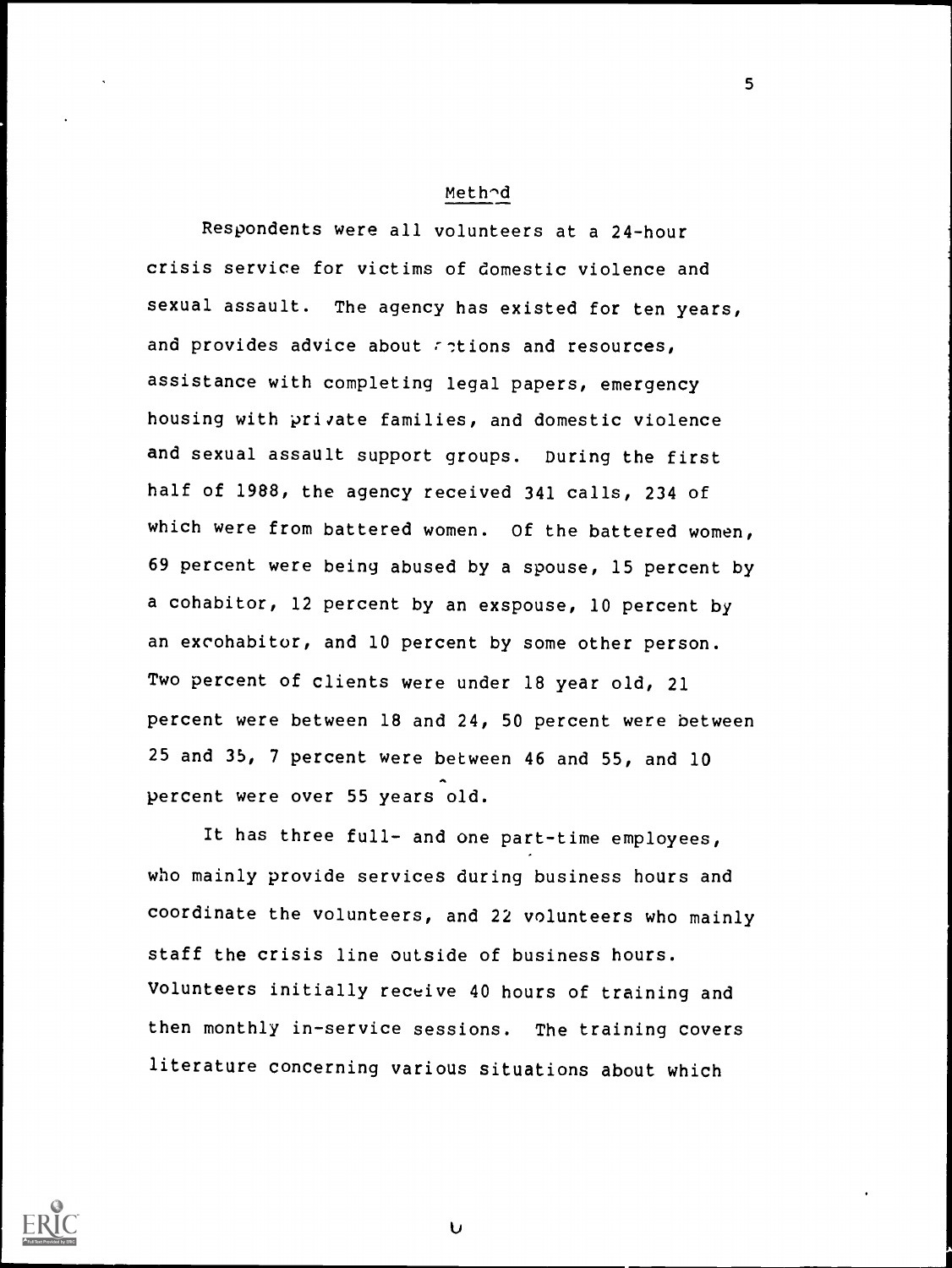6

clients call, such as domestic violence, rape, childhood sexual assault, and substance abuse; discusses legal options and resources for clients; and gives hands-on training on how to handle calls.

Volunteers were mailed questionnaires shortly after they had been on call. They were instructed to think of one female victim of domestic violence and answer the survey concerning her situation. Eighty surveys were distributed over a five month period; 52 were returned. Surveys were returned anonymously to the author.

On 8-point response scales, respondents indicated the importance of various factors contributing to the situation and whether the factors were controllable. They checked whether they had given various items of advice and rank ordered advice they would most like the client to follow. Then they rated the chance that clients would resolve their situations within the next year. (Specific items for each question are listed in the tables in the results section.)

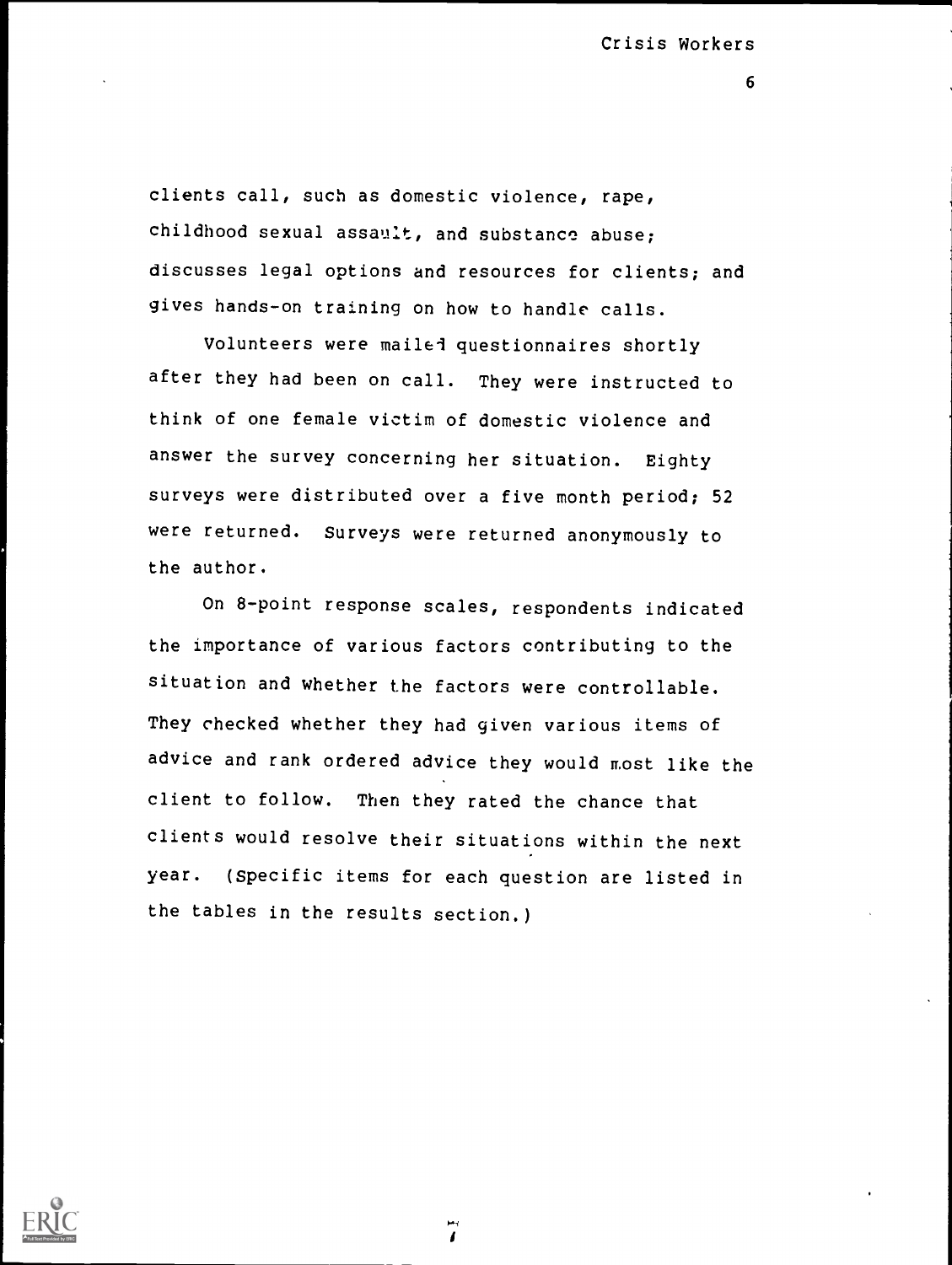## Results

Workers' mean responses to question about factors causing clients' situations and likely actions are shown in Tables 1, 2, and 3. The most common factors cited as reasons for clients' situations were partners' aggressiveness, dominance, and alcohol abuse, as well as clients' low self-esteem (Table 1). Most controllable factors were drug abuse, alcohol abuse, the client's aggressiveness, physical isolation, lack of transportation, social isolation, and lack of job skills (Table 2). Most likely actions were to think about the situation some more, join a support group, or get a restraining order (Table 3).

Crisis workers' attributions regarding factors affecting clients' situations and their control over these factors were related to their perceptions of the chance that the clients would resolve their situations within a year (Table 4). Factors that were negatively correlated with perceived resolvability included low income, lack of job skills, lack of job opportunities, lack of transportation, social isolation, dependency on the mate, and clients' passivity and aggressiveness. Positively correlated with resolvability were clients' drug abuse, partners' drug abuse, partners'



 $\mathcal{E}$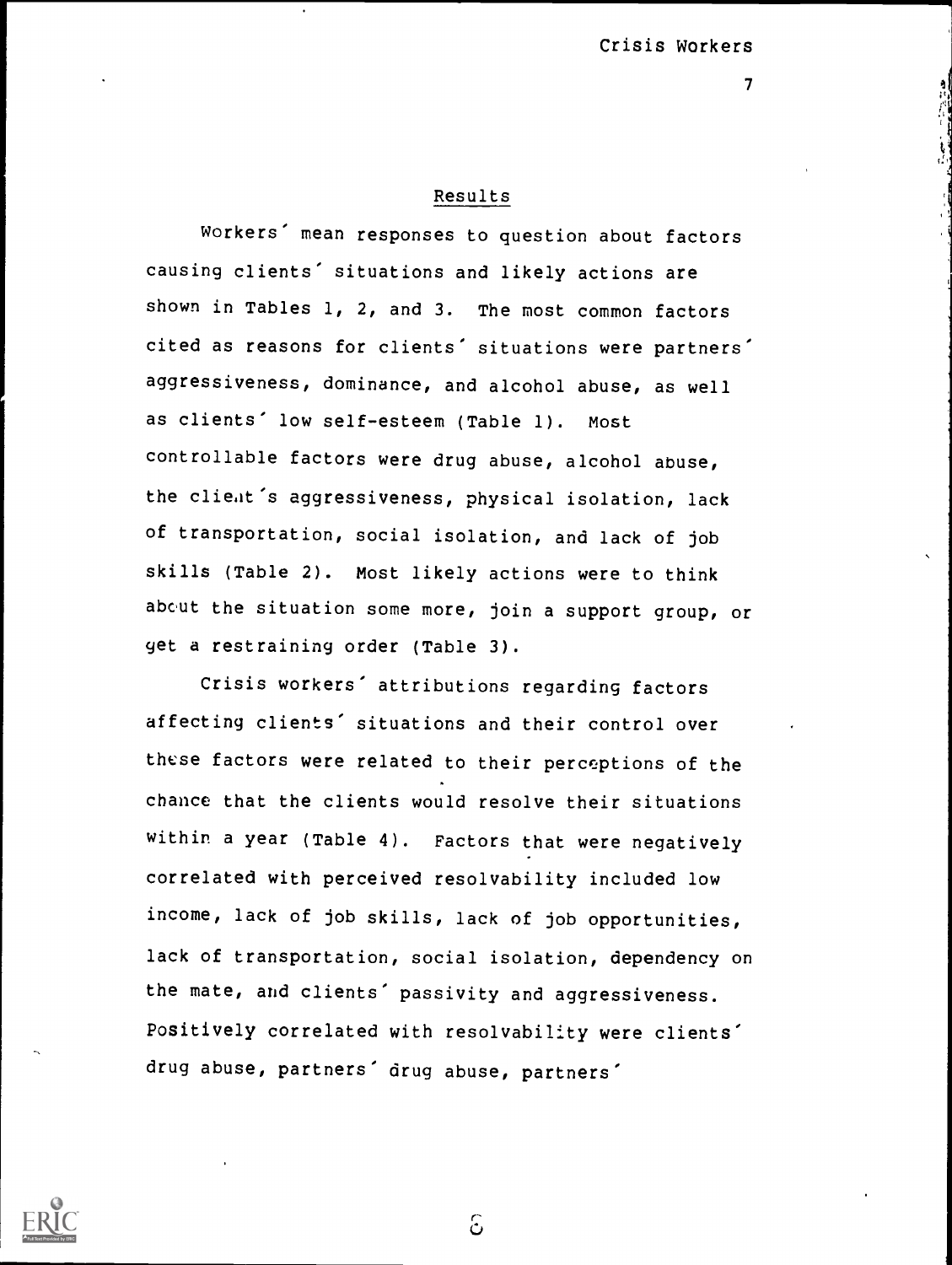8

aggressiveness, and the presence of children.

Workers' perceptions of clients' control over the various factors were usually positively correlated with their perceived resolvability (Table 5). Positive correlates o: perceived resolvability included attributions to low income, lack of job skills, alcohol abuse, lack of transportation, physical isolation, social i olation, dependency on the mate, passivity, and low self-esteem. Only clients' control over their own aggressiveness was negatively correlated with resolvability.

Five composite variables were formed by summing responses to items dealing with: 1) internal attributions to the client; 2) internal attributions to her mate; 3) external attributions to the citent; 4) external attributions to her mate; and, 5) external circumstances not attributed to either a woman or her partner. Another set of composite variables were formed regarding control over each of the above five factors.

Of these composite variables, positive correlates of perceived resolvability included external attributions to the mate, the client's control over factors internal to her, her control over external



ن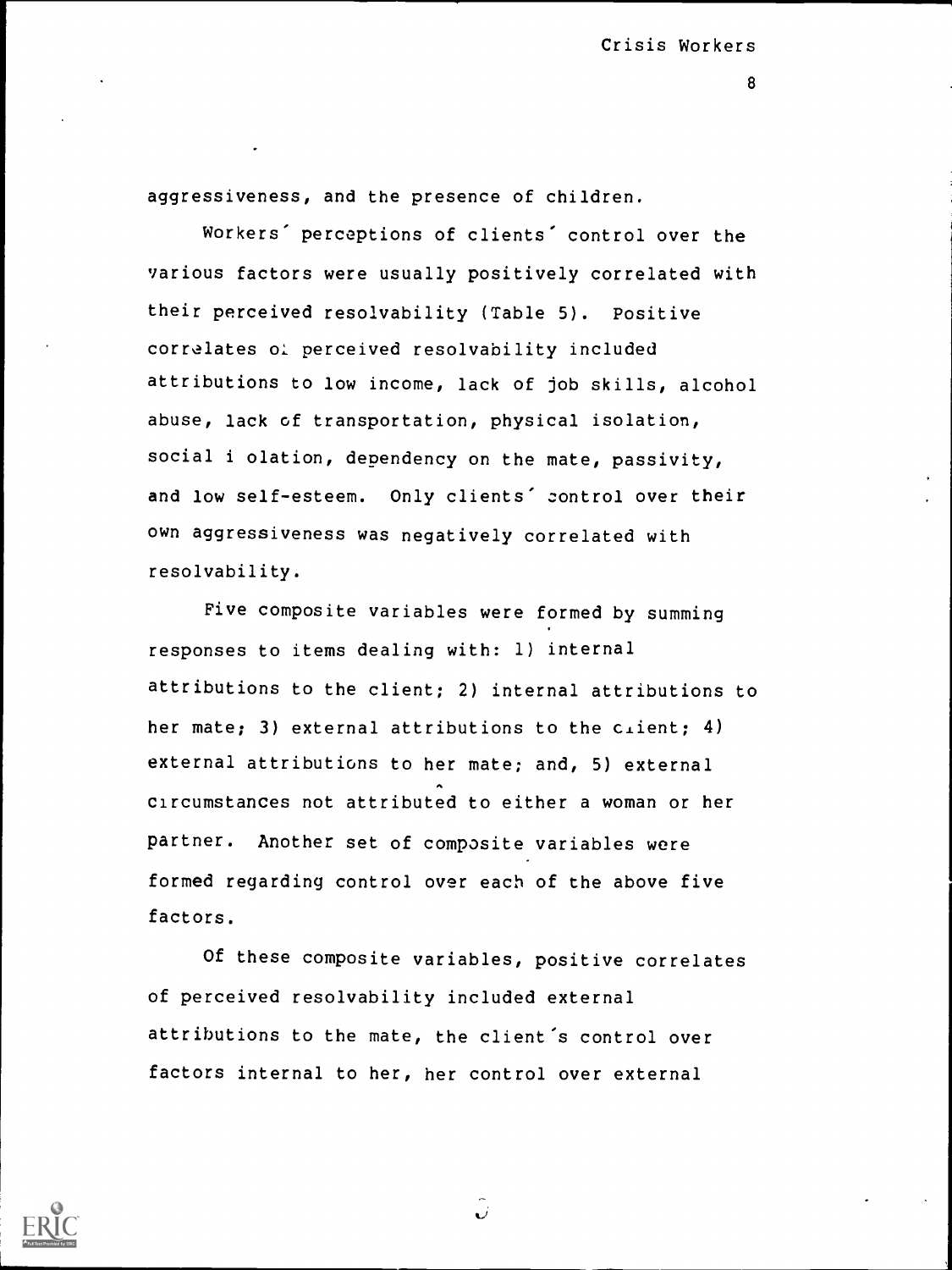9

factors related to the mate, and her control over factors external to both maces. Negatively correlated with resolvability were internal attributions to clients, to their mates, and to factors external to both. Thus, workers' perceptions of the chance that clients would resolve their situations were positively related to perceived control over factors associated with themselves, but negatively related to internal attributions or external circumstance (Tables 4 & 5).

Table 6 shows models predicting resolvability developed with regression analyses. The model which best predicts resolvability is a model comprised of variables related to external circumstances. That is, the combination of factors related to the client's circumstances, the partner's circumstances, and factors external to both, along with perceived control over factors external to both, predicted resolvability (multiple  $r = .99$ ,  $p < .001$ ). A model related to the client, comprised of the client's control over her own personality factors, client's personality, and the client's circumstances, also predicted resolvability well (multiple  $r = .94$ ,  $p \le .001$ ). Thus, perceptions of circumstances and client factors are better predictors of resolvability than partner variables, or



 $10$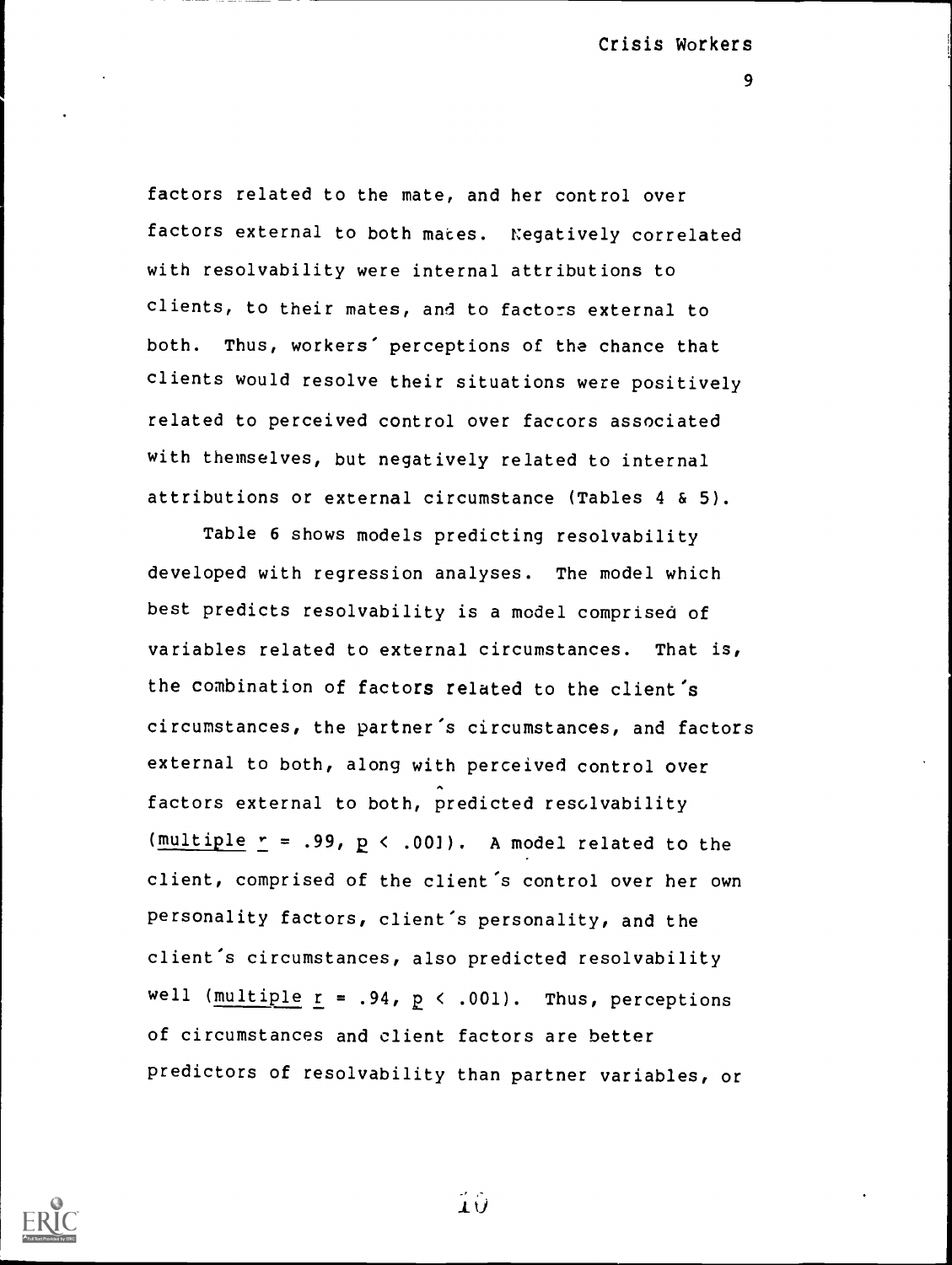models involving simply factor variables or simply control variables.

The help offered to clients was related to perceived resolvability of the situation (Table 7). Ttests compared resolvability ratings of respondents who offered a particular kind of advice with those who did not give that advice. workers who gave information abou<sup>+</sup> legal aid rated resolvability higher than workers who did not give information about legal aid; workers who gave information about immediate housing, food, restraininy orders, the crisis agency, what to do in the long run, who gave emotional support, and who just listened felt the chances that the client would resolve her situation were poorer than workers who did not do any of these things.

When workers were asked what advice they would give if they could get the client to do anything, they felt that clients' situations were more resolvable when preferred advice would be about support groups for partners of alcohol abusers, restraining orders, and emotional support than when they would not give such advice. They rated clients' situations less resolvable when preferred advice would be about job opportunities, moving out of the house or getting the mate to move



 $\mathbf{L}^2$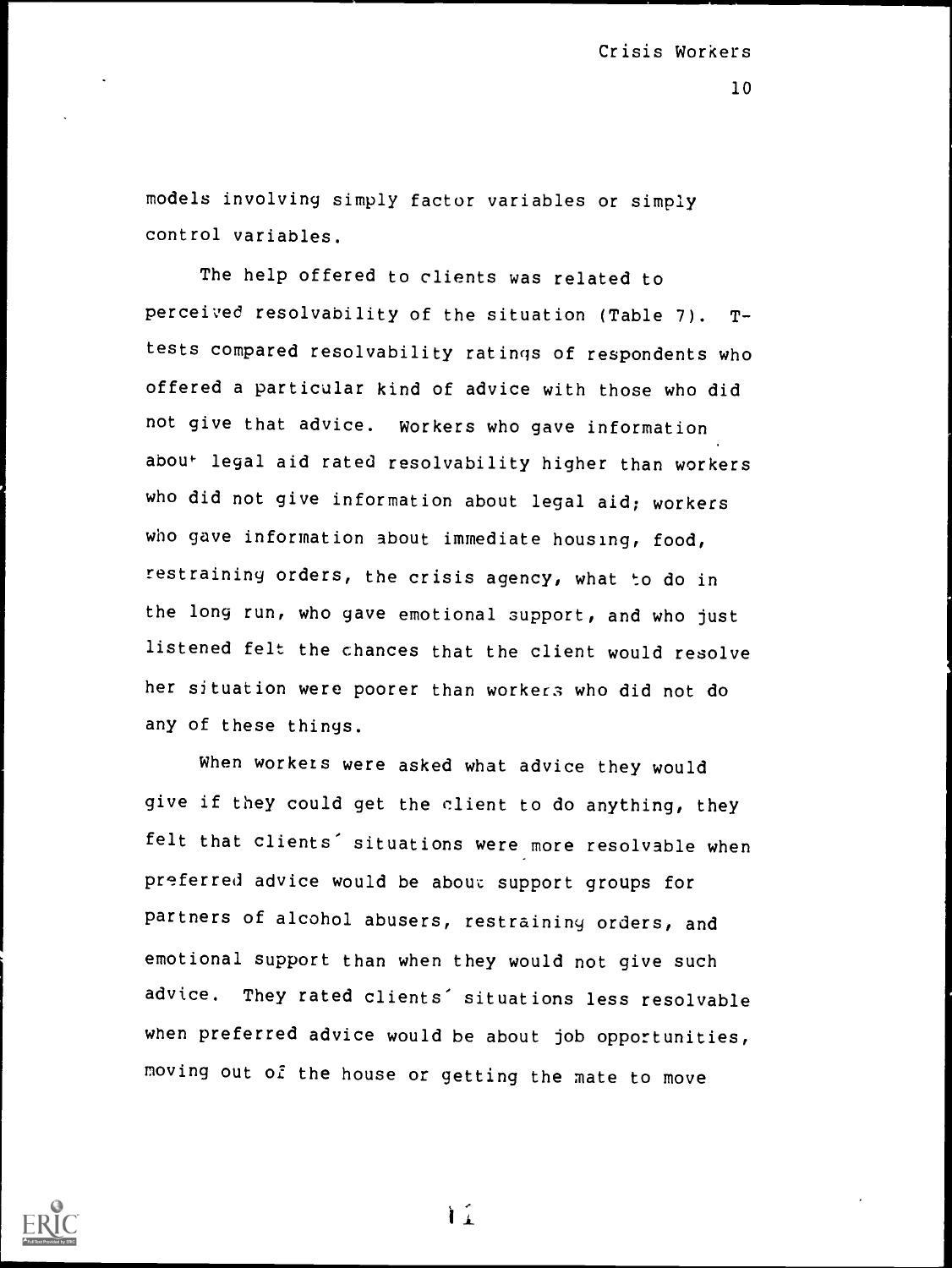11

out, filing a criminal complaint, or thinking about the situation a little more (Table 8).

vhen workers were asked what actions clients were likely to take, resolvability was positively correlated with likelihood of returning to school, moving out of the residence, getting treatment for substance abuse, joining a group for partners of substance abusers, and getting a restraining order; resolvability was negatively correlated with likelihood of going on welfare or making the mate leave the residence (Table 9).

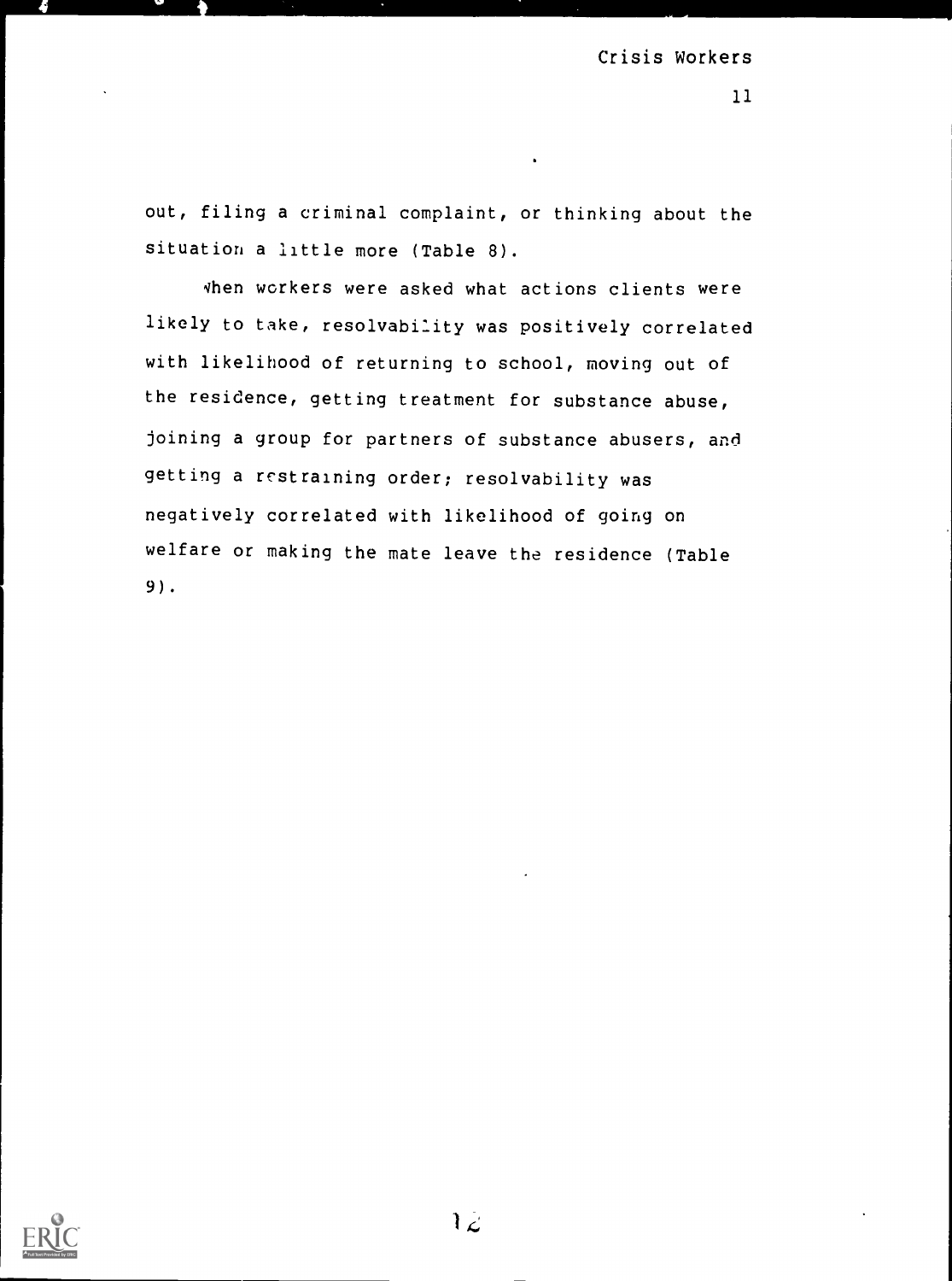## Discussion

Crisis intervention workers rate the resolvability of clients' situations as higher when substance abuse and the presence of children are important factors in the situation; they rate resolvability as lower when important factors include clients' lack of resources or clients' personality factors. Correlaticns between resolvability and composite factors also imply that internal attributions to the client or her mate or attributions to factors external to both partners are negatively related to perceived resolvability.

The relationship between reso.vability and the presence of children is consistent with Frieze's (1979) observation that women are more likely to leave a violent relationship when their children are threatened. The negative association between internal attributions and resolvability supports other research indicating that personality characteristics are considered relatively permanent and therefore difficult to change.

The positive correlation between attributions to substance abuse and resolvability is surprising, since it was predi ted that substance a<sup>l</sup>use would be seen as difficult to control or resolve. Perhaps workers feel

13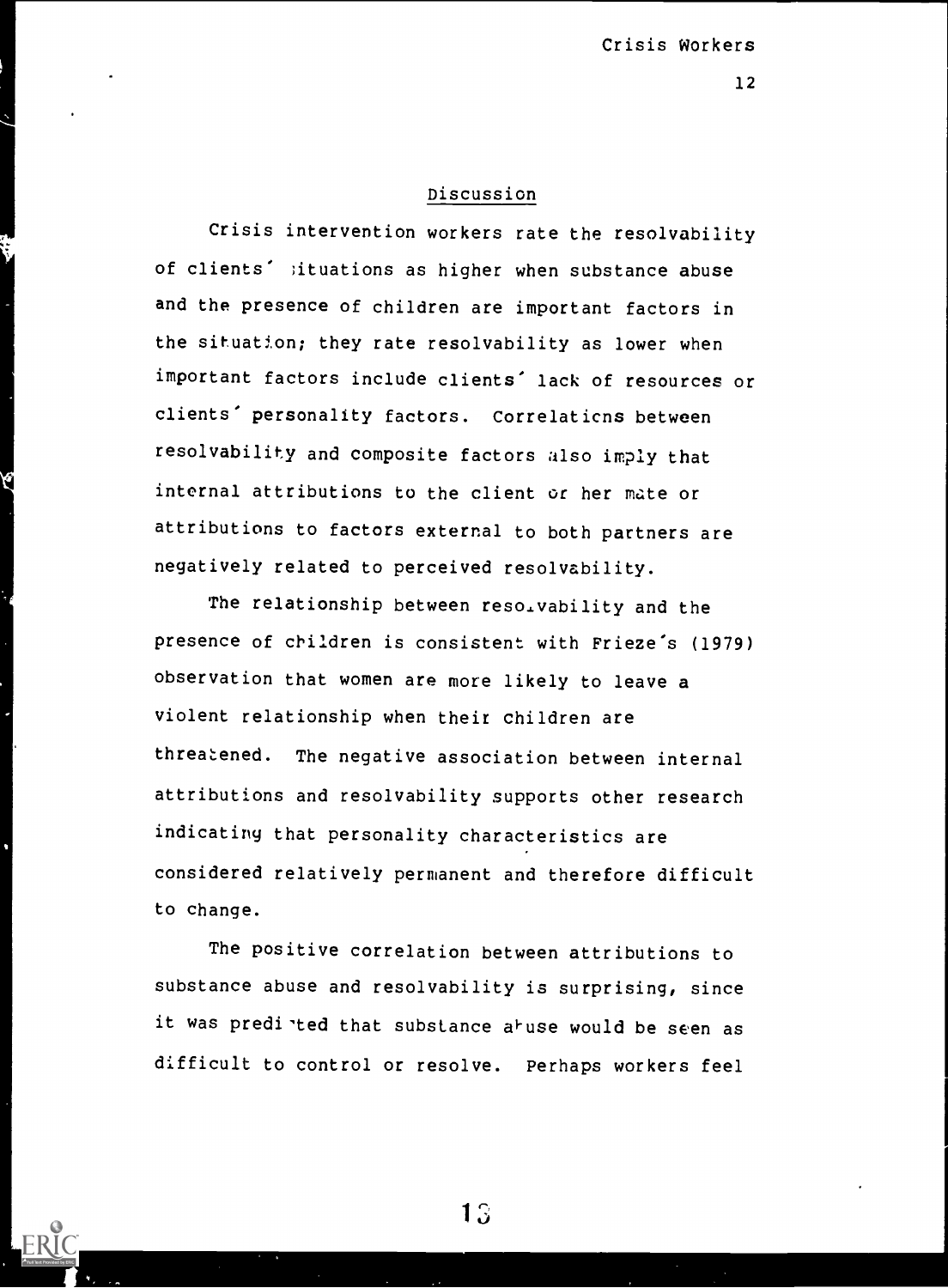there are services for substance abusers, such as private clinics and Alcoholics Anonymous, which will help them more easily change their circumstances than those with situations for which there are not services.

The perceived controllability of most factors was positively correlated with resolvability. In particular, perceived control over internal and external factors attributed to the client and over factors completely external to both partners was positively related to resolvability. This is consistent with much other literature that highlights the importance of perceived control (e.g., Fiske & Taylor, 1984).

The regression analyses indicate that a variety of attributions are related to perceptions of resolvability. Attributions related to the partner predicted resolvability least well; attributions related to external factors or the client herself predicted resolvability best. This is consistent with the model of attributions for marital conflict proposed by Madden and Janoff-Bulman (1981), who found that attributions of blame for the past were distinct from attributions for resolving conflict in the future. While no one would deny that a violent partner usually



 $\mathbf{1}_{\mathbf{2}}$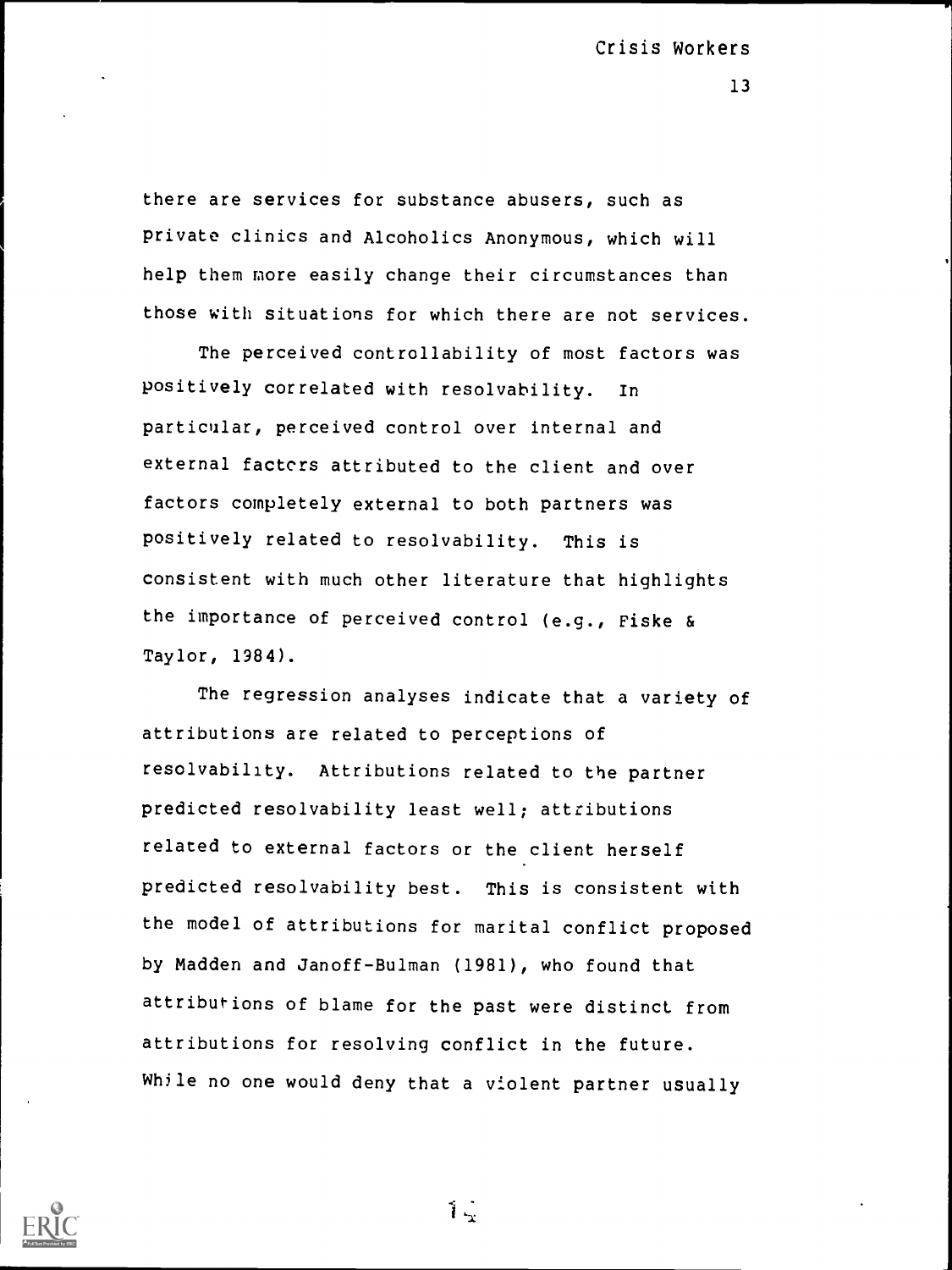must be primarily to blame for battering relationships, focusing on the client and the external situation may be more indicative of whether the situation will be resolved. In other words, if a client does not do something herself to change the situation, the situation is not likely to change.

These crisis intervention workers use a model of helping that makes the distinction between blame for the problem and responsibility for altering the future. According to the argument of Brickman et al. (1982), a helper will be most effective when recipients of aid share their models of helping. Future research might compare the effectiveness of workers whose models of helping conform to clients' models and workers "hose models are not consistent with clients' models. In addition, the training which crisis workers receive must affect how they view their role as helpers. Therefore, an entire agency may have a model of helping which works well for some clients, but not for others.

Resolvability was related to the help that was suggested. When legal aid was suggested, resolvability was higher; most ocher advice was negatively related to resolvability, including needing emotional support. Logically, a person who is in a situation that is



15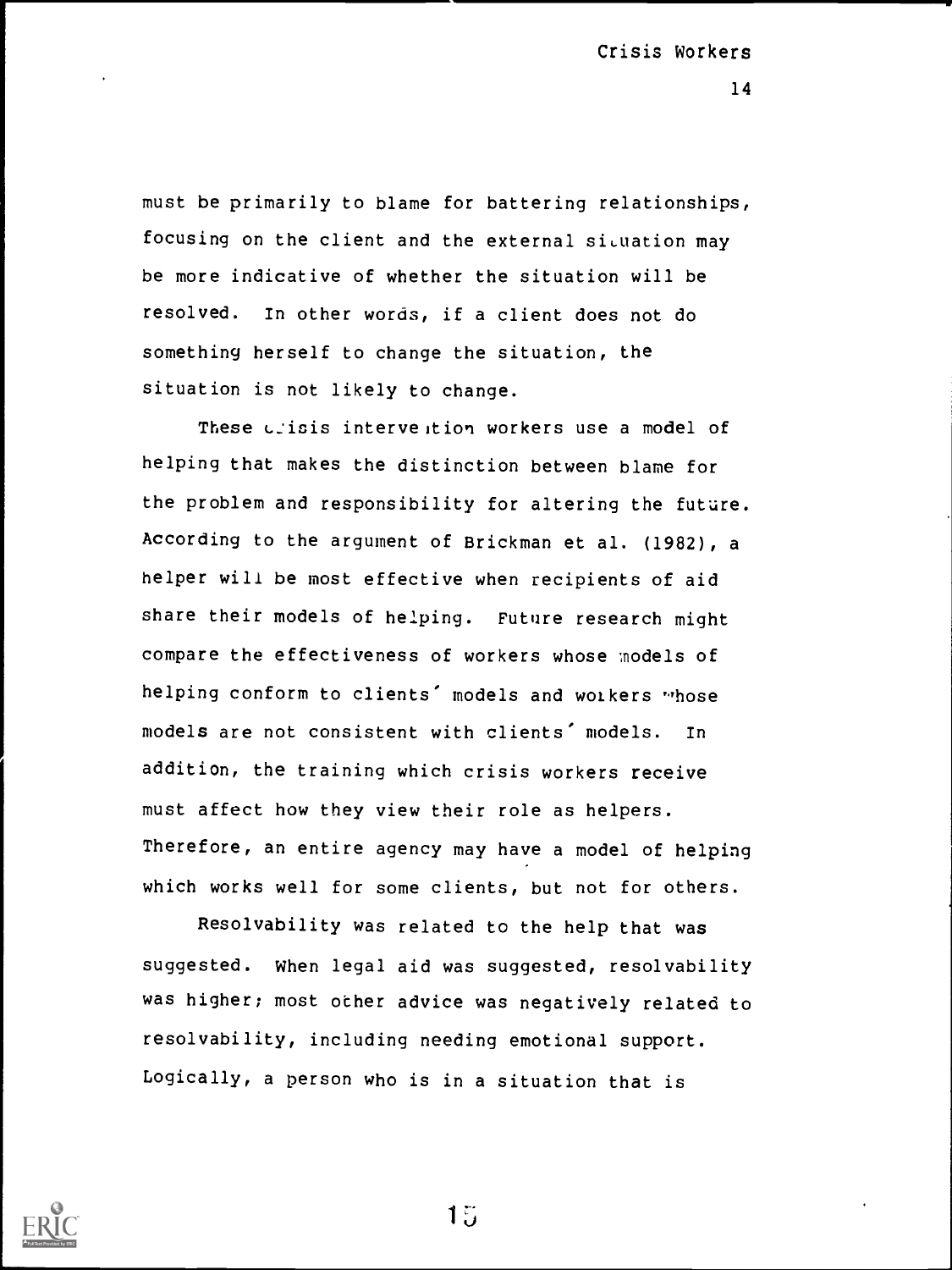difficult to resolve would need more help, so the negative correlation of most factors with resolvability makes sense. Legal aid may be a sign that the woman is finally ready to break formal ties with the mate and therefore that resolution is close.

When workers described the advice they would prefer to give clients, they said that situations were more resolvable when they would advise substance abuse treatment, restraining orders, or emotional support, and less resolvable when they would advise moving, filing a criminal complaint, or thinking some more. Situations may be farther from resolution when a woman is still living with the partner, when it is serious enough to warrant a criminal complaint, or when a client has not thought it through.

Regardir- actions, clients were thought to be likely to take, reso, vability was positively related to actions that was identified their situations, such as returning  $\{e_1, \ldots, e_n\}$  seeking substance abuse treatment, getting a restraining order, or going to a support group. It was negatively related to actions which would not necessarily improve it, such as going on welfare or making the partner leave home.

16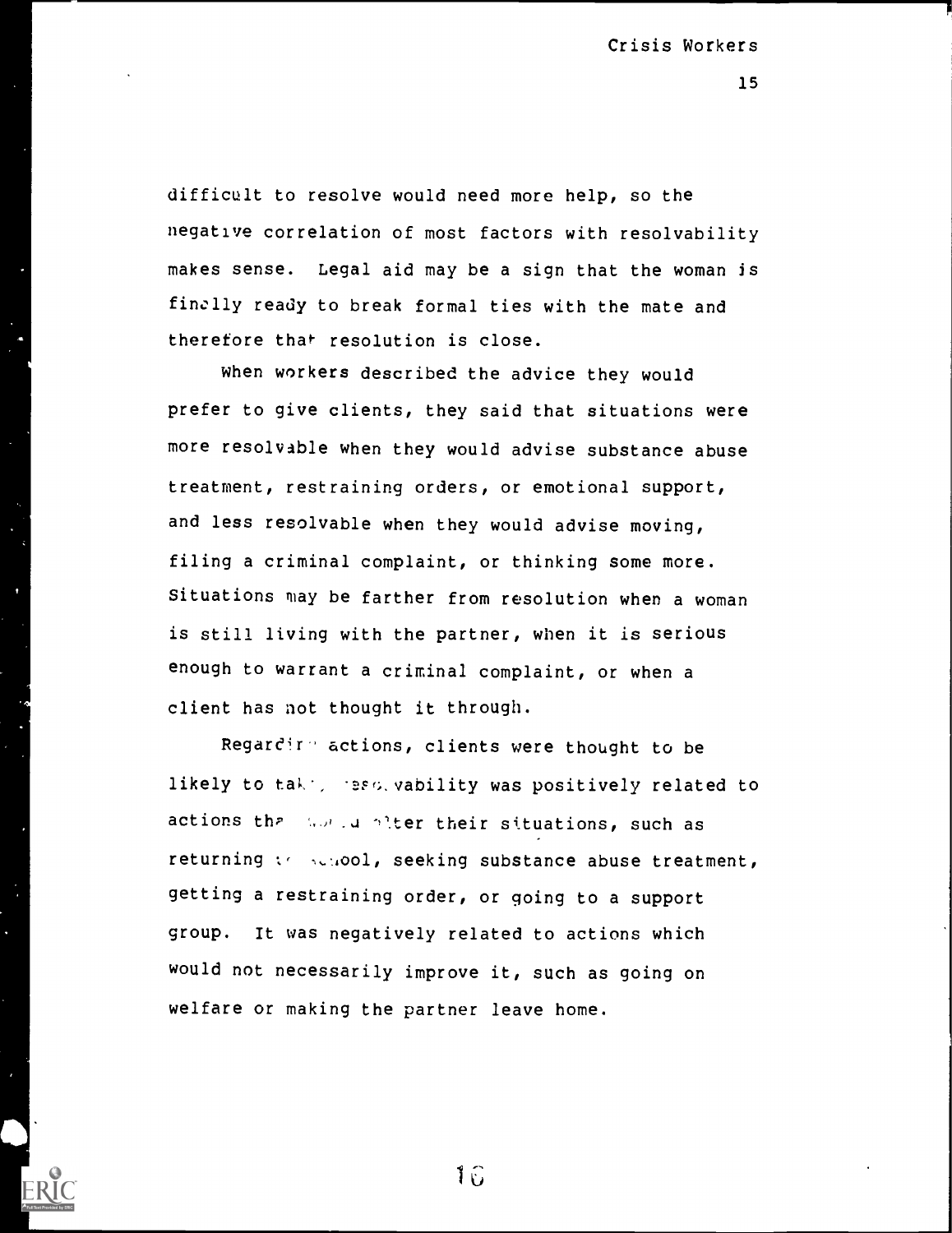16

These correlations represent the subjective perceptions of crisis intervention workers, not an objective measure of whether situations are resolvable. Whether their estimates of resolvability of women's situations are acculate would be an interesting extension of this preliminary research, which assumes that workers' perceptions of a situation affect the advice they offer. Clearly these workers felt that drug and alcohol abuse, a client's aggressiveness, circumstances such as isolation, and lack of transportation and job skills are controllable and essentially resolvable, since controllability is correlated with resolvability. Whether these attributions are an accurate assessment for any or all clients remains to be seen, but, regardless of accuracy, the attributions undoubtedly do affect the advice which is offered by workers. For example, the notion that substance abuse is controllable probably leads workers to emphasize treatment programs for substance abuse more than they emphasize other features of a client's situation.

In conclusion, workers' perceptions of the resolvability of clients' situations was highly related to controllability. Controllable factors were mainly



1  $\ddot{ }$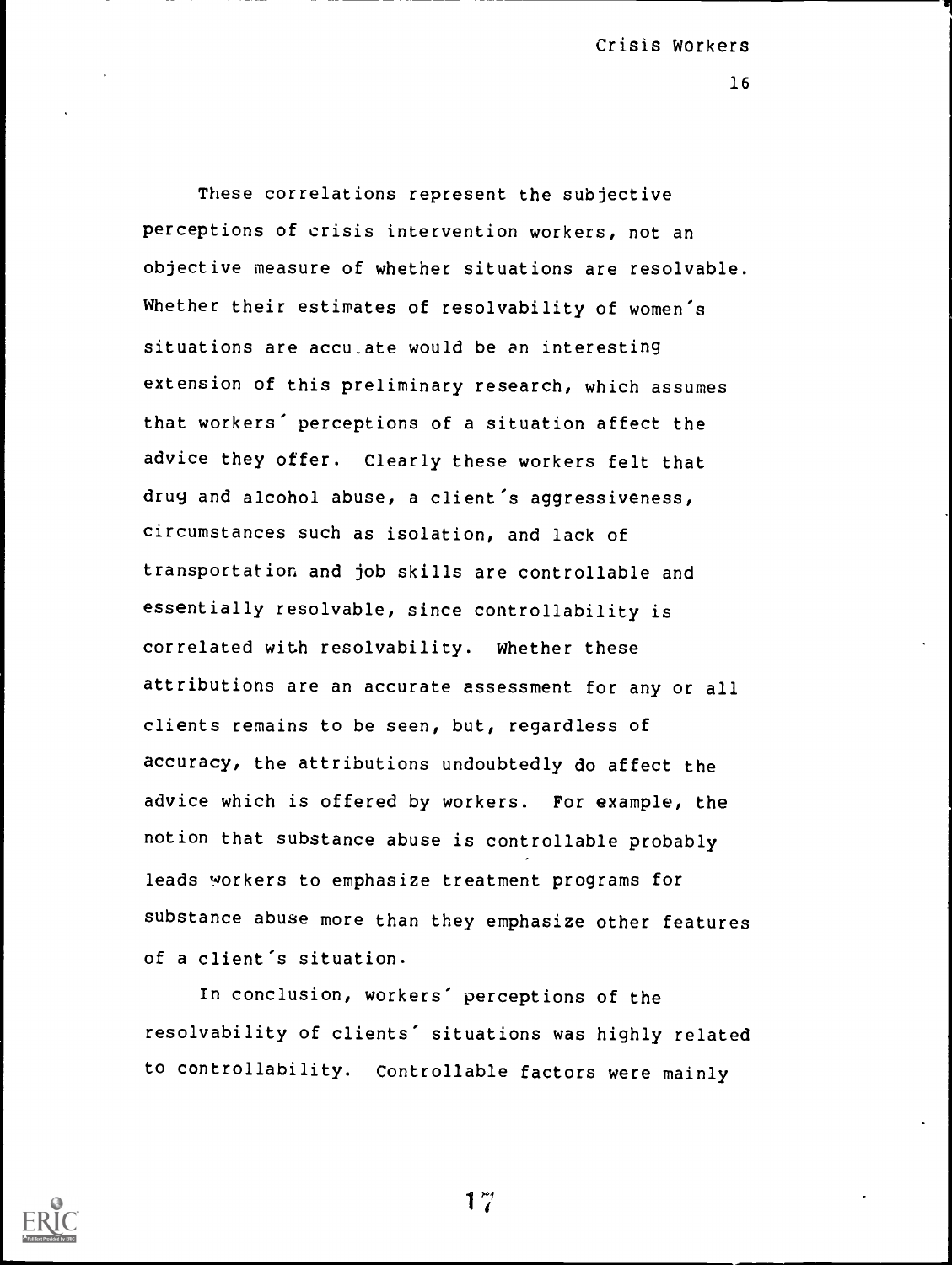circumstantial, rather than internal personality factors, with the exception of substance abuse, which was seen as highly controllable. The regression models which best predicted resolvability involved external circumstances and client variables, rather than partner variables. Actions which were associated with high resolvability of situations were actions which would substantially alter clients' situations.

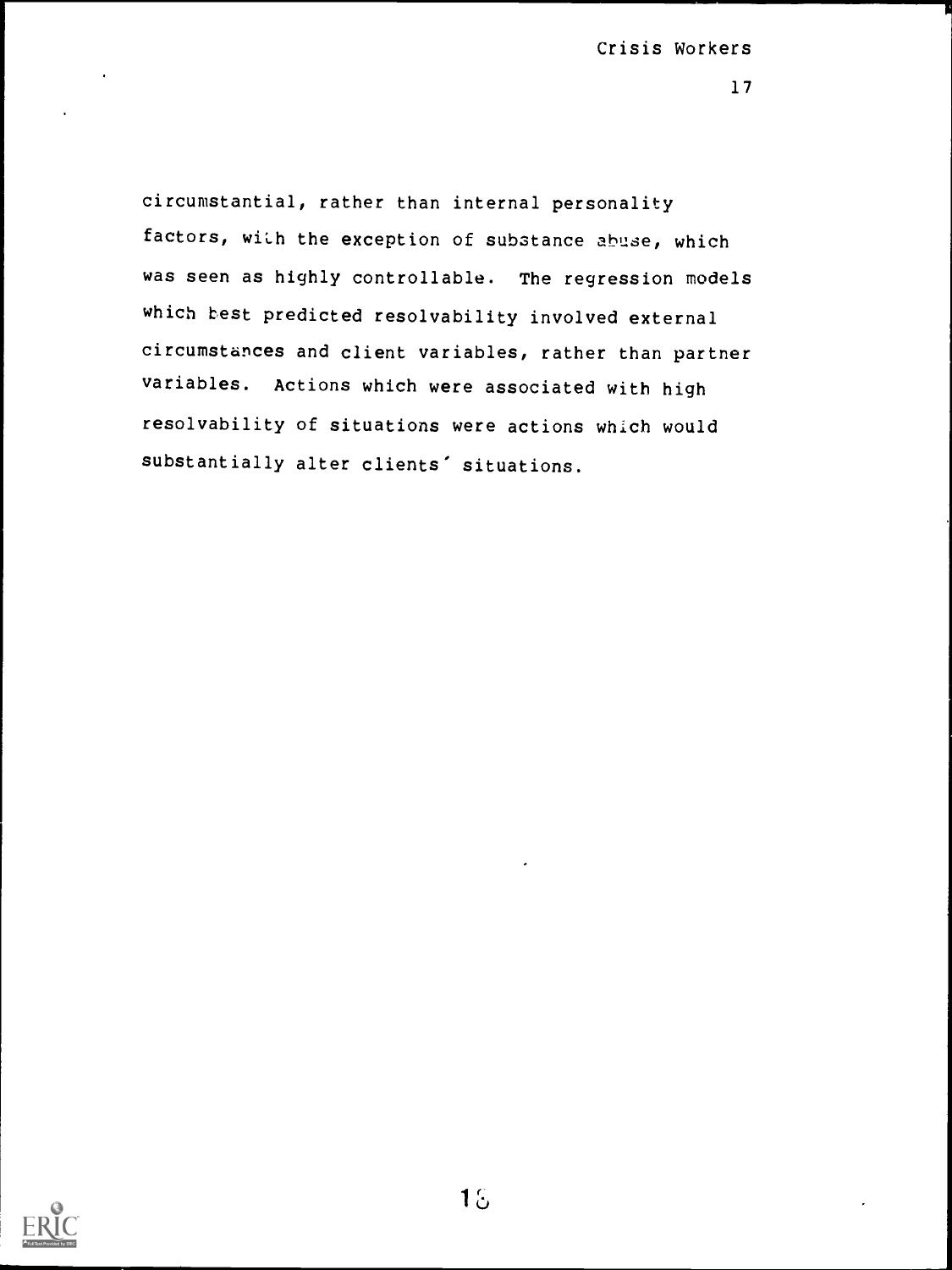### References

- Brickman, P., Rabinowitz, v.C., Karuza, J., Coates, D., Cohn, E., & Kidder, L. (1982). Models of helping and coping. American Psychologist, 37, 368-384.
- Fiske, S.T. & Taylor, S.E. (1984). Social cognition. Reading, MA: Addison-Wesley.
- Frieze, I.B. (1979). Perceptions of battered wives. Pp. 79-108 in I.H. Frieze, D. Bar-Tal, ;.nd J.S. Carroll (Eds.), New approaches to social problems: Applications of attribution theory. San Francisco: Jossey-Bass.
- Janoff Bulman, R. (1979). Characterological versus behavioral self-blame: Inquiries into depression and rape. Journal of Personality and Social Psychology, 37, 1798 -1809.
- Madden, M.E., & Janoff-Bulman, R. (1981). Blame, control and marital satisfaction: Wives' attributions for conflict in marriage. Journal of Marriage and the Family, 43, 663-674.
- Seligman, M.E.P. (1975). Helplessness. San Francisco: Freeman, 1975.



19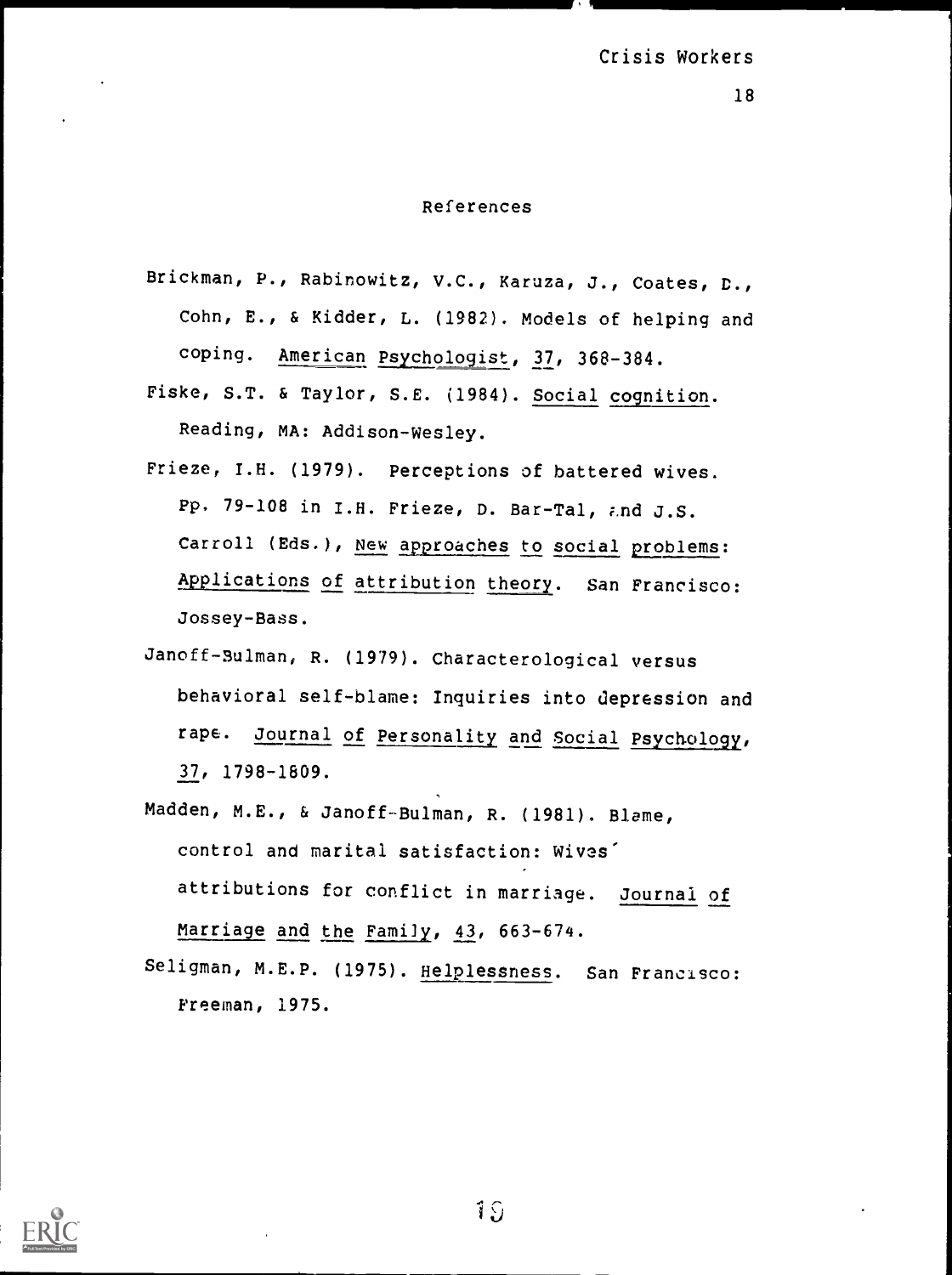# Table 1: Crisis workers' mean ratings of the importance of various factors as contributors to clients' situations (8-point scale).

| Factor                       | Mean Importance |
|------------------------------|-----------------|
| low income                   | 4.16            |
| lack of job skills           | 3.55            |
| lack of job opportunities    | 2.57            |
| her alcohol abuse            | 6.02            |
| her mate's alconol abuse     | 2.04            |
| her drug abuse               | 4.07            |
| her mate's drug abuse        | 2.73            |
| lack of transportation       | 1.40            |
| physical isolation of home   | 3.88            |
| social isolation             | 5.79            |
| her dependency on her mate   | 5.38            |
| her passivity                | 6.67            |
| the partner's dominance      | 7.12            |
| the partner's aggressiveness | 2.40            |
| her aggressiveness           | 5.37            |
| presence of children         | 6.38            |
| her low self-esteem          | 6.87            |

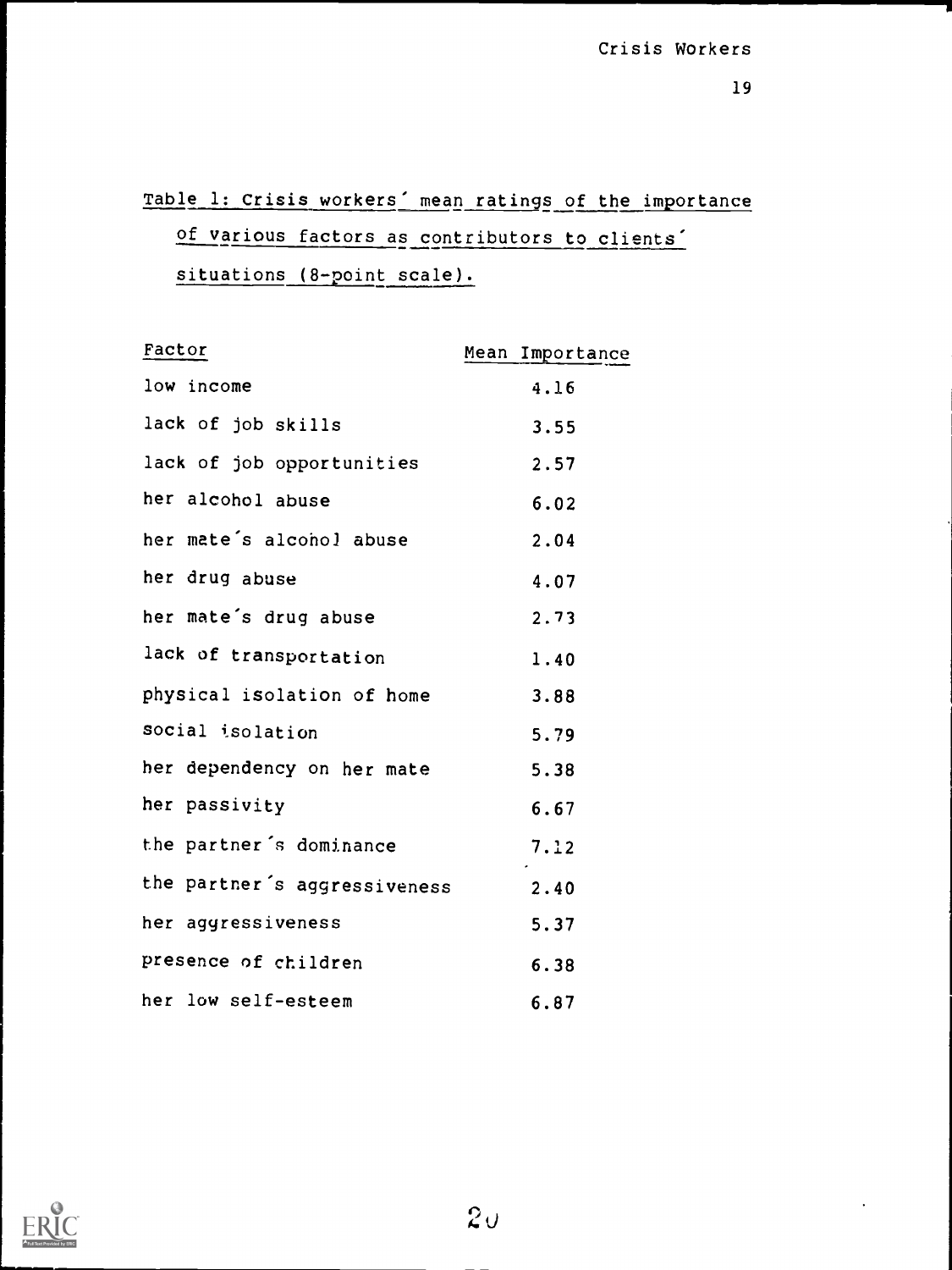Table 2: Crisis workers' mean ratings of the controllability of various factors contributing to clients' situations (8-point scale).

| Factor                       | Mean Controllability     |
|------------------------------|--------------------------|
| low income                   | 5.29                     |
| lack of job skills           | 6.02                     |
| lack of job opportunities    | 5.25                     |
| her alcohol abuse            | 7.12                     |
| her mate's alcohol abuse     | 2.37                     |
| her drug abuse               | 7.67                     |
| her mate's drug abuse        | 2.81                     |
| lack of transportation       | 6.36                     |
| physical isolation of home   | 6.62                     |
| social isolation             | 6.02                     |
| her dependency on her mate   | 4.87                     |
| her passivity                | 5.37                     |
| the partner's dominance      | 3.25                     |
| the partner's aggressiveness | 2.57                     |
| her aggressiveness           | 6.65                     |
| presence of children         | $\mathbf{r} = -$<br>2.64 |
| her low self-esteem          | 4.16                     |

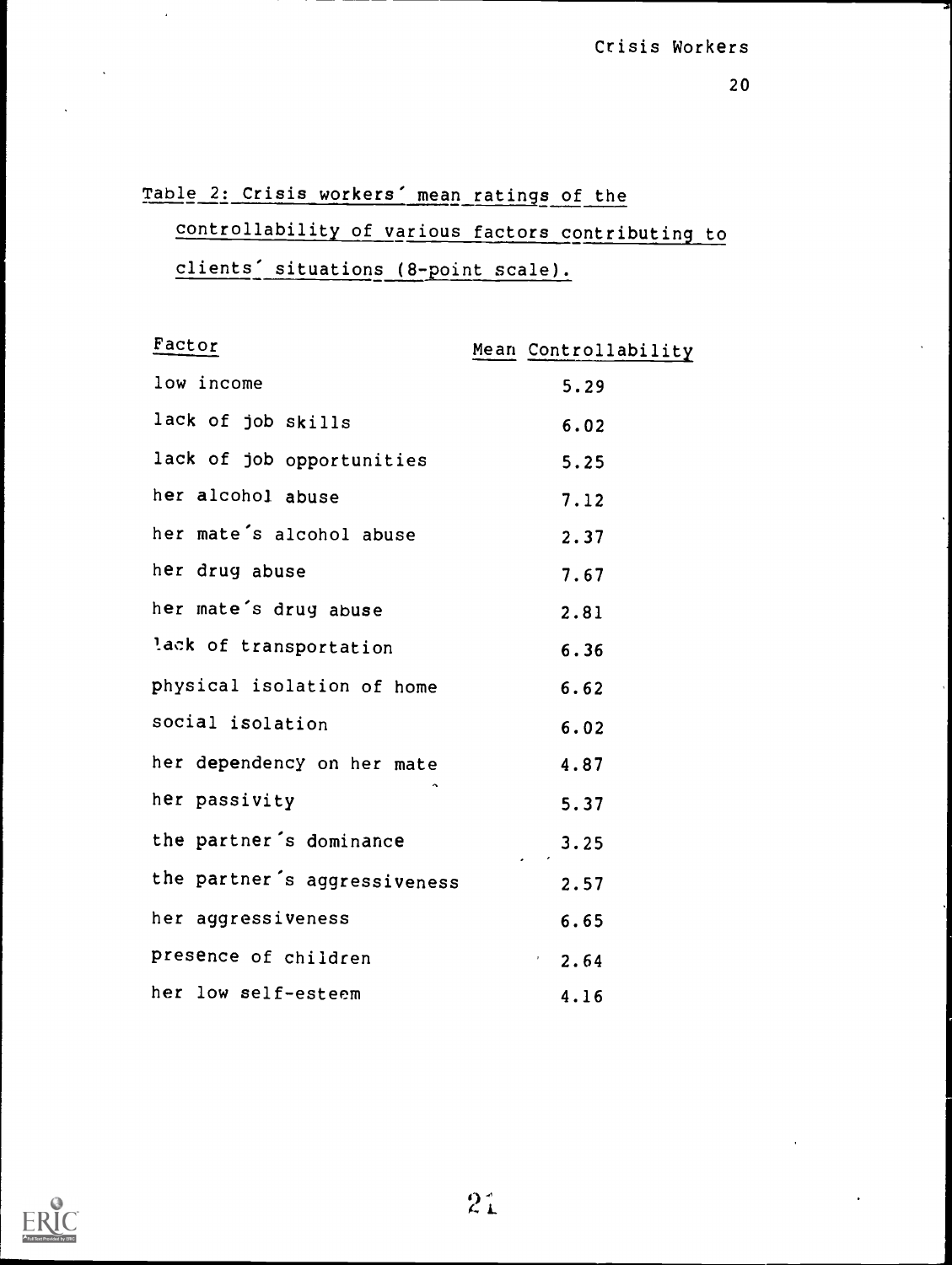Table 3: Crisis workers' mean ratings of the likelihood of clients' taking various actions within the next few months (8-point scale).

| Factor                          | Mean Likelihood |
|---------------------------------|-----------------|
| go back to school               | 1.78            |
| leave the area                  | 1.62            |
| get a job or change jobs        | 2.11            |
| go on welfare                   | 2.31            |
| move to a different residence   |                 |
| with the mate                   | 1.55            |
| move to a different residence   |                 |
| without the mate                | 2.55            |
| make her mate leave her home    | 2.79            |
| get substance abuse treatment   | 2.52            |
| go to a program for partners of |                 |
| those who abuse substances      | 2.96            |
| file a criminal complaint       | 2.36            |
| get a restraining order         | 4.25            |
| think about the situation more  | 6.72            |
| joir a support group            | 4.36            |

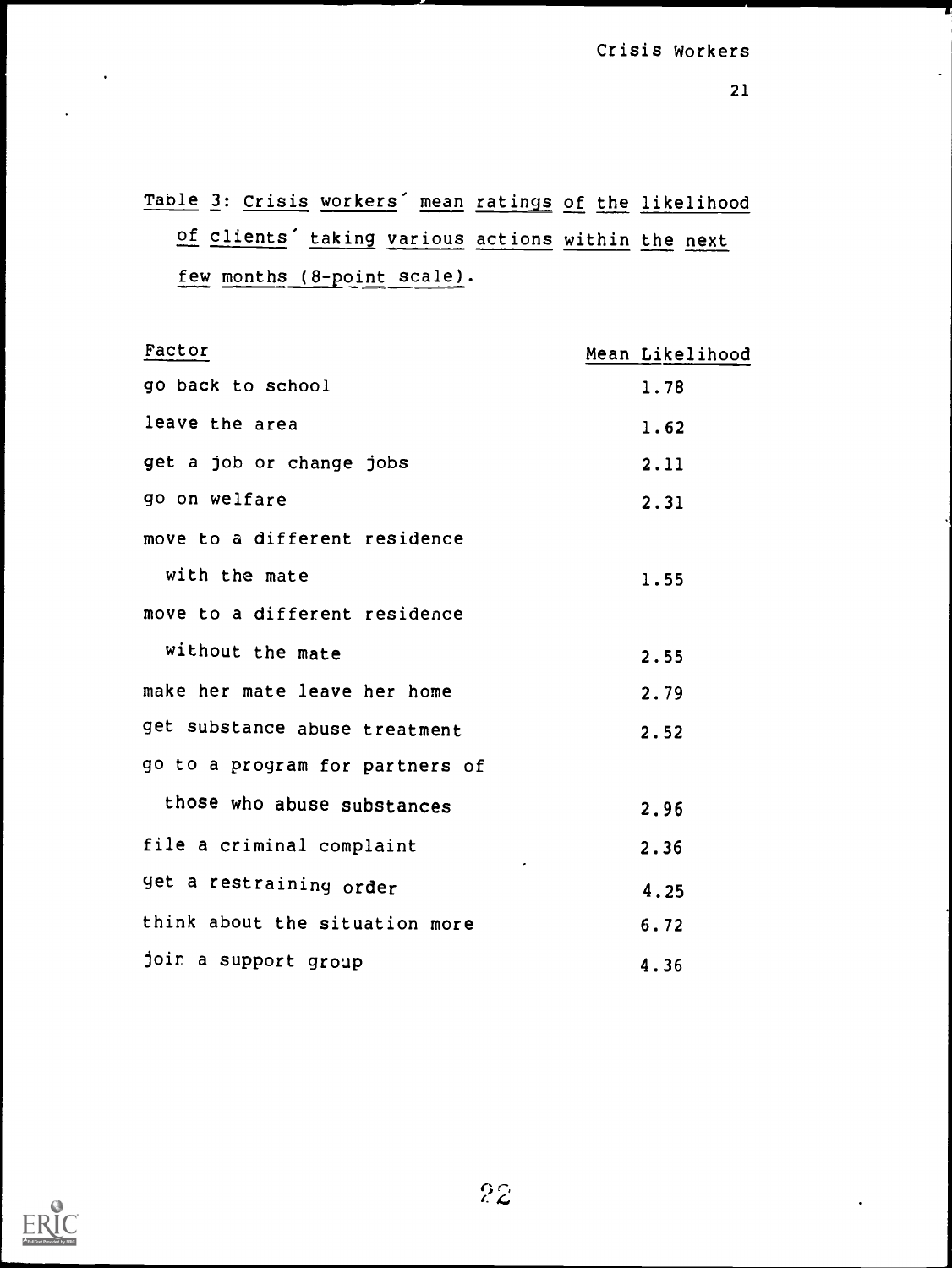Table 4: Significant correlations between crisis

## workers' perceptions of the resolvability of

clients' situations and of the importance of factors

seen as contributing to those situations.

Factor Correlation with Resolvability

| low income<br>lack of job skills<br>lack of job opportunities | $-.34*$<br>$-.38*$<br>$-.33*$ |
|---------------------------------------------------------------|-------------------------------|
| her alcohol abuse                                             | N.S.                          |
| her mate's alcohol abuse                                      | N.S.                          |
| her drug abuse                                                | $.54***$                      |
| her mate's drug abuse                                         | $.73***$                      |
| lack of transportation                                        | $-.60***$                     |
| physical isolation of home                                    | N.S.                          |
| social isolation                                              | $-.55***$                     |
| her dependency on her mate                                    | $-.29*$                       |
| her passivity                                                 | $-.73***$                     |
| the partner's dominance                                       | N.S.                          |
| the partner's aggressiveness                                  | $.37**$                       |
| her aggressiveness                                            | $-.59***$                     |
| presence of children                                          | $.30*$                        |
| her icw self-esteem                                           | N.S.                          |

Composite Variables

client's internal characteristics -.59\*\*\* partner's internal characteristics -.47\*\*\* client's external circumstances N.S.<br>partner's external circumstances . . 39\*\* partner's external circumstances circumstances external to both -.30\*

 $*p$  <.05 \*\*p<.01  $***p<.001$  $N.S. =$  nonsignificant

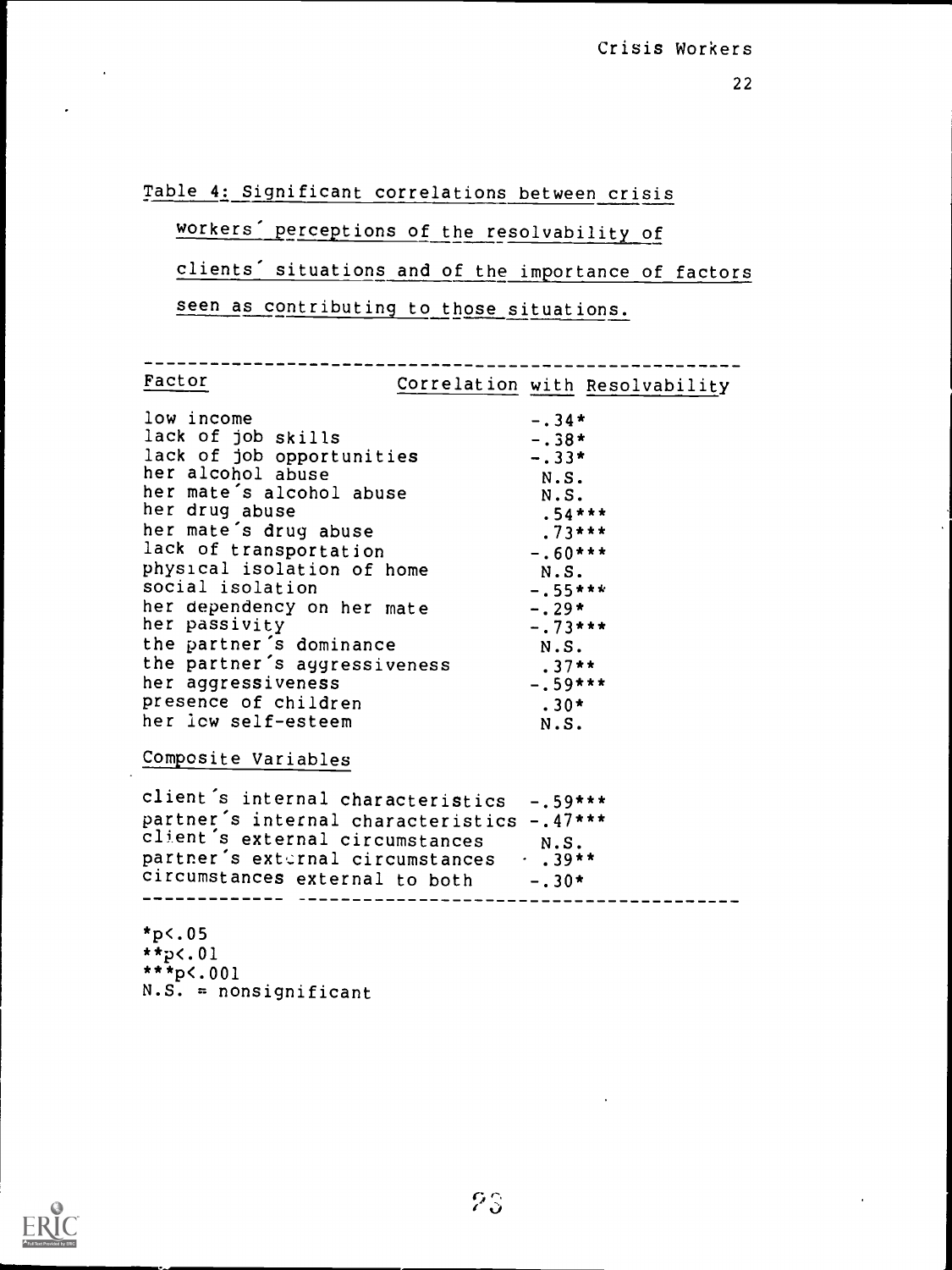Table 5: Correlations between crisis workers'

perceptions of resolvability of clients' situations and controllability of factors seen as contributing to that situation.

| Factor                                  | Correlation of                     |
|-----------------------------------------|------------------------------------|
|                                         | Controllability with Resolvability |
| low income                              | $71***$                            |
| lack of job skills                      | $.79***$                           |
| lack of job opportunities               | N.S.                               |
| her alcohol abuse                       | $.48***$                           |
| her mate's alcohol abuse                | N.S.                               |
| her drug abuse                          | N.S.                               |
| her mate's drug abuse                   | N.S.                               |
| lack of transportation                  | $.81***$                           |
| physical isolation of home              | $.34*$                             |
| social isolation                        | $.72***$                           |
| her dependency on her mate              | $.77***$                           |
| her passivity                           | $.69***$                           |
| the partner's dominance                 | N.S.                               |
| the partner's aggressiveness            | $-.39**$                           |
| her aggressiveness                      | N.S.                               |
| presence of children                    | N.S.                               |
| her low self-esteem                     | $.79***$                           |
|                                         |                                    |
| Composite Variables                     |                                    |
| client's internal characteristics       | N.S.                               |
| partner's internal characteristics N.S. |                                    |
| client's external circumstances         | $.62***$                           |
| partner's external circumstances . N.S. |                                    |
| circumstances external to both          | $.76***$                           |
|                                         |                                    |
|                                         |                                    |
| $*p$ <.05                               |                                    |
| $**p<.01$                               |                                    |

- 
- \*\*\*p<.001
- N.S. = nonsignificant

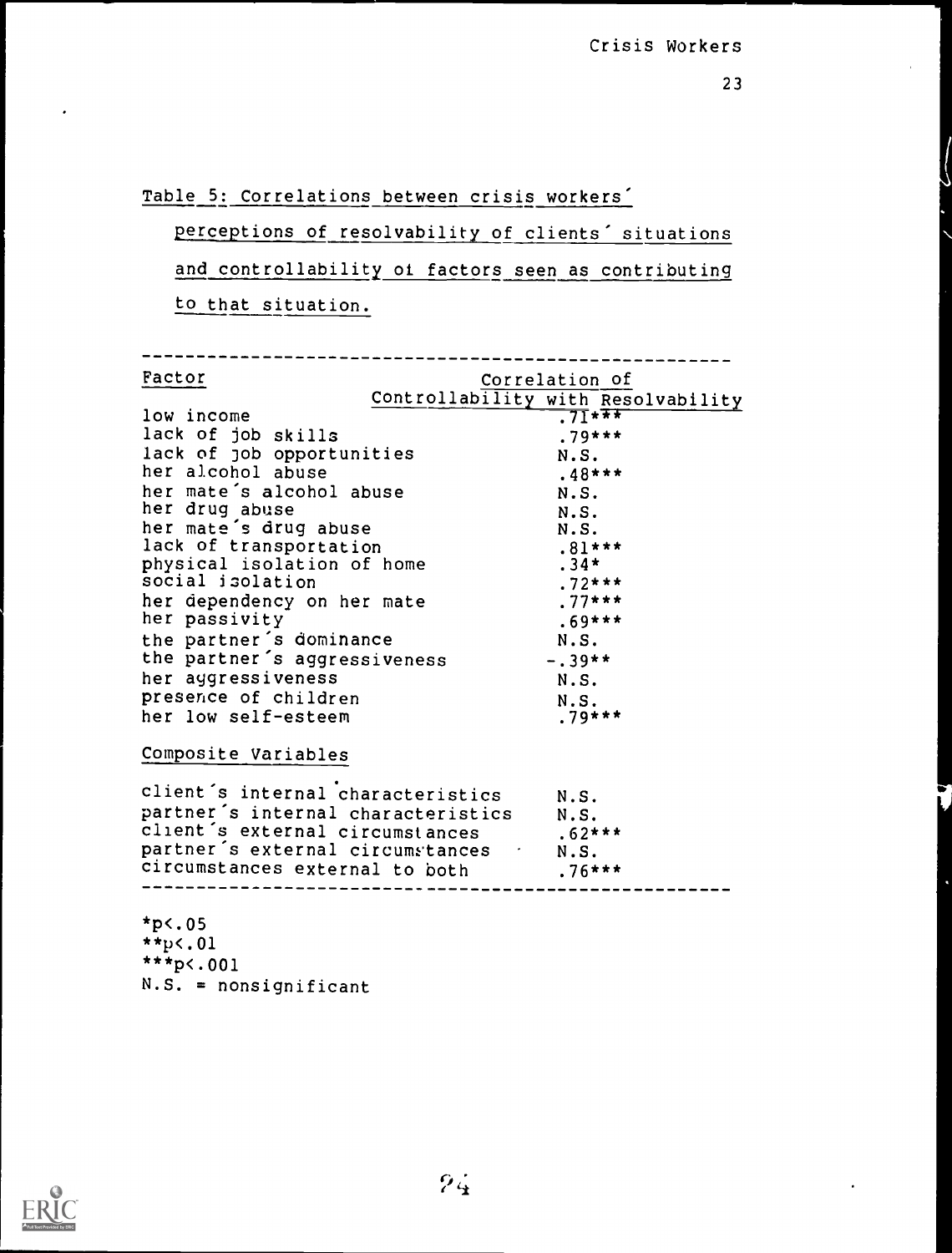# Table 6: Predictors of resolvability ratings identified by regression

| VARIABLES ENTERED IN ANALYSIS MULT. R PREDICTORS                                                                                                                                                                                                                     | <b>BETAS</b>                                                                                                               |
|----------------------------------------------------------------------------------------------------------------------------------------------------------------------------------------------------------------------------------------------------------------------|----------------------------------------------------------------------------------------------------------------------------|
| Client variables<br>Client's personality<br>Client's circumstances<br>Client's personality: control<br>Client's circumstances: control                                                                                                                               | .94** Client's person/control 2.59<br>Client's personality -4.15<br>Client's circumstances 3.27                            |
| Partner variable<br>utner variable<br>Partner's personality<br>Partner's circumstances<br>Partner's personality: control<br>Partner's circumstances: control                                                                                                         | .58* Partner's personality -7.87<br>Partner's circum/control 2.24                                                          |
| Factors Alone<br>Client s personality<br>Client's circumstances<br>Partner's personality<br>Partner's circumstances<br>External to both                                                                                                                              | .84** Client's personality -6.69<br>Client's circumstances 7.32<br>Partner's circumstances<br>$-1.60$                      |
| Control over Factors Alone .82** External to both/control 6.05<br>Client's personality: control client's circum/control -11.86<br>Client's circumstances: control<br>Partner's personality: control<br>Partner's circumstances: control<br>External to both: control |                                                                                                                            |
| External variables<br>Client's circumstances<br>Partner's circumstances<br>External to both<br>Client's circumstances: control<br>Partner's circumstances: control<br>External to both: control                                                                      | 99** External to both -2.08<br>External to both/control 1.28<br>Partner's circumstances 1.51<br>Client's circumstances .54 |

\*p < .01 \*\*p < .001

 $\bullet$ 



 $\mathbf{r}$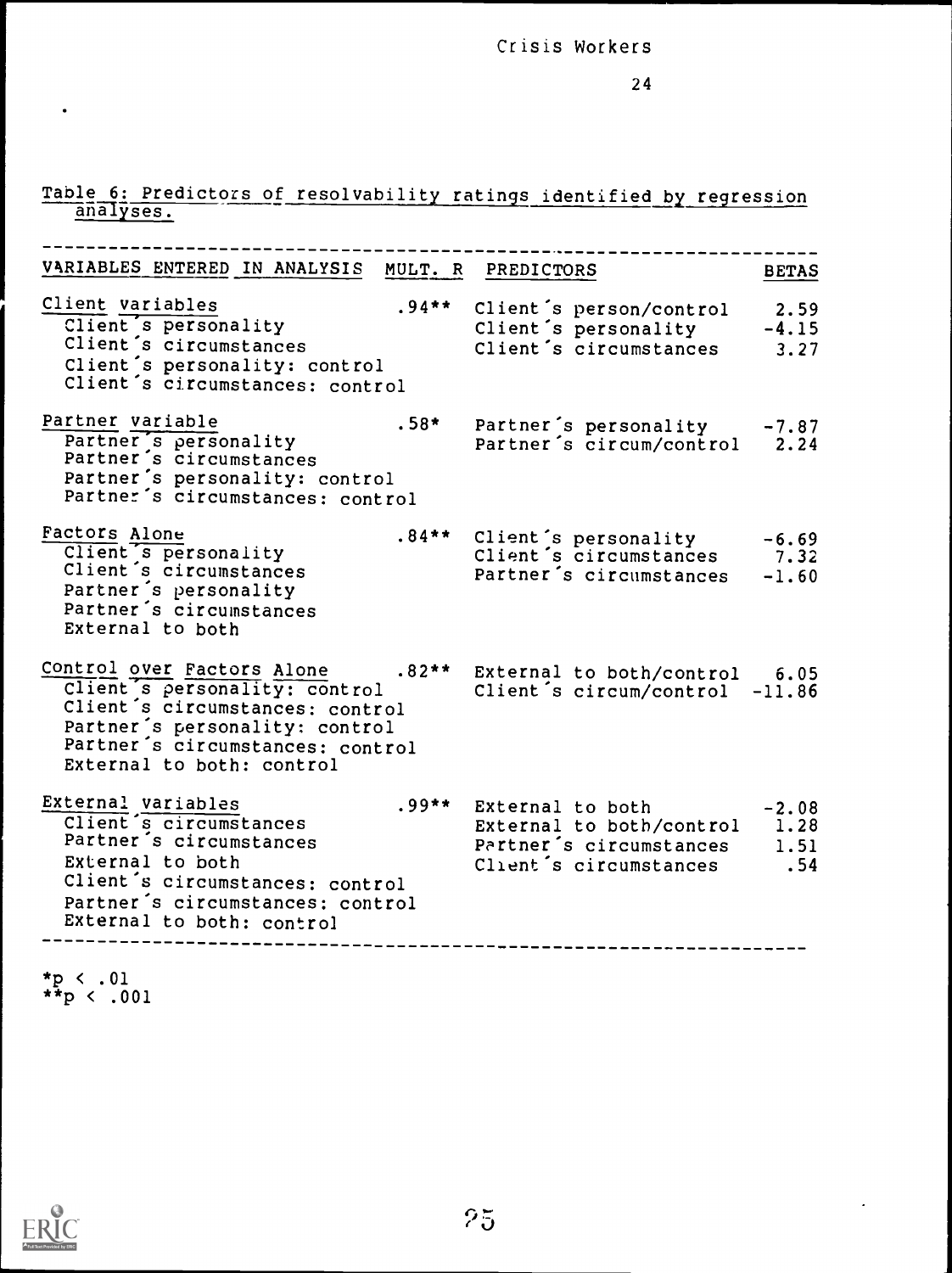25

# Table 7: Mean resolvability ratings given by workers who gave each

## kind of aid compared to workers who did noc give that kind of aid.

| Type of Help                         |                                           | Mean Chance of Resolvability<br>(in percentages) |              |
|--------------------------------------|-------------------------------------------|--------------------------------------------------|--------------|
| information about immediate housing  |                                           | Gave Help<br>$4\overline{5}$                     | Did Not Give |
| information about long-term housing  |                                           | N.S.                                             |              |
| information about fuel assistance    |                                           | N.S.                                             |              |
| information about legal aid          |                                           | 58                                               | $25**$       |
|                                      | information about lawyers (not legal aid) | N.S.                                             |              |
| information about food sources       |                                           | 48                                               | $77*$        |
| information about clothing sources   |                                           | N.S.                                             |              |
| information about restraining orders |                                           | 23                                               | $55***$      |
|                                      | information about what the agency does    | 25                                               | $56***$      |
| emotional support                    |                                           | 30                                               | $51*$        |
| just listening                       |                                           | N.S.                                             |              |
| advice about what to do immediately  |                                           | 27                                               | $55**$       |
|                                      | advice about what to do in the long run   | 54                                               | $22**$       |
|                                      |                                           |                                                  |              |

\*p<.05  $*_{p<.01}$ N.S. = difference not significant



 $\cdot$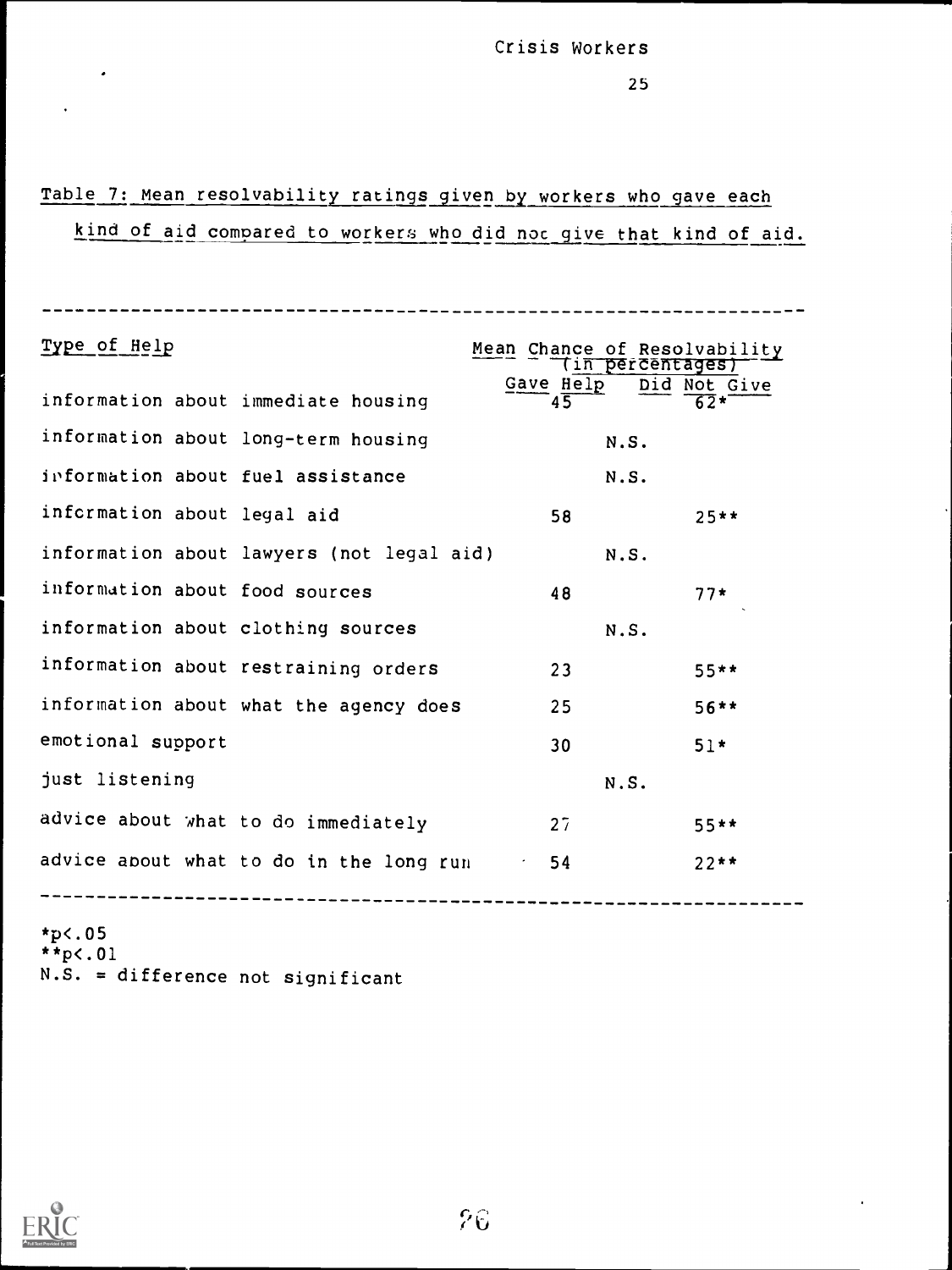# Table 6: Mean resolvability ratings given by workers who would give each kind of preferred advice compared to workers who would not give that kind of advice.

Type of Advice Mean Chance of Resolvability (in percentages) Would Give Advice Would Not Give go back to school leave the area  $N.S.$ yet a job or change jobs  $31$  60\*\* yo on welfare  $N.S.$ move with the mate N.S. move without the mate  $36$  36 61\* make her mate leave her home 28 28 68\*\* go to a substance abuse treatment N.S. go to a program for partners of those who abuse subs inces  $58$   $58$   $37*$ file a criminal complaint 121 62\*\* get a restraining order 1988 1997 1997 1998 think about the situation more  $42$  60\* join a support group 56 56 20\*\*  $*p$ c.05 \*\*p<.01 \*\*\*p<.001

 $N.S. =$  difference not significant